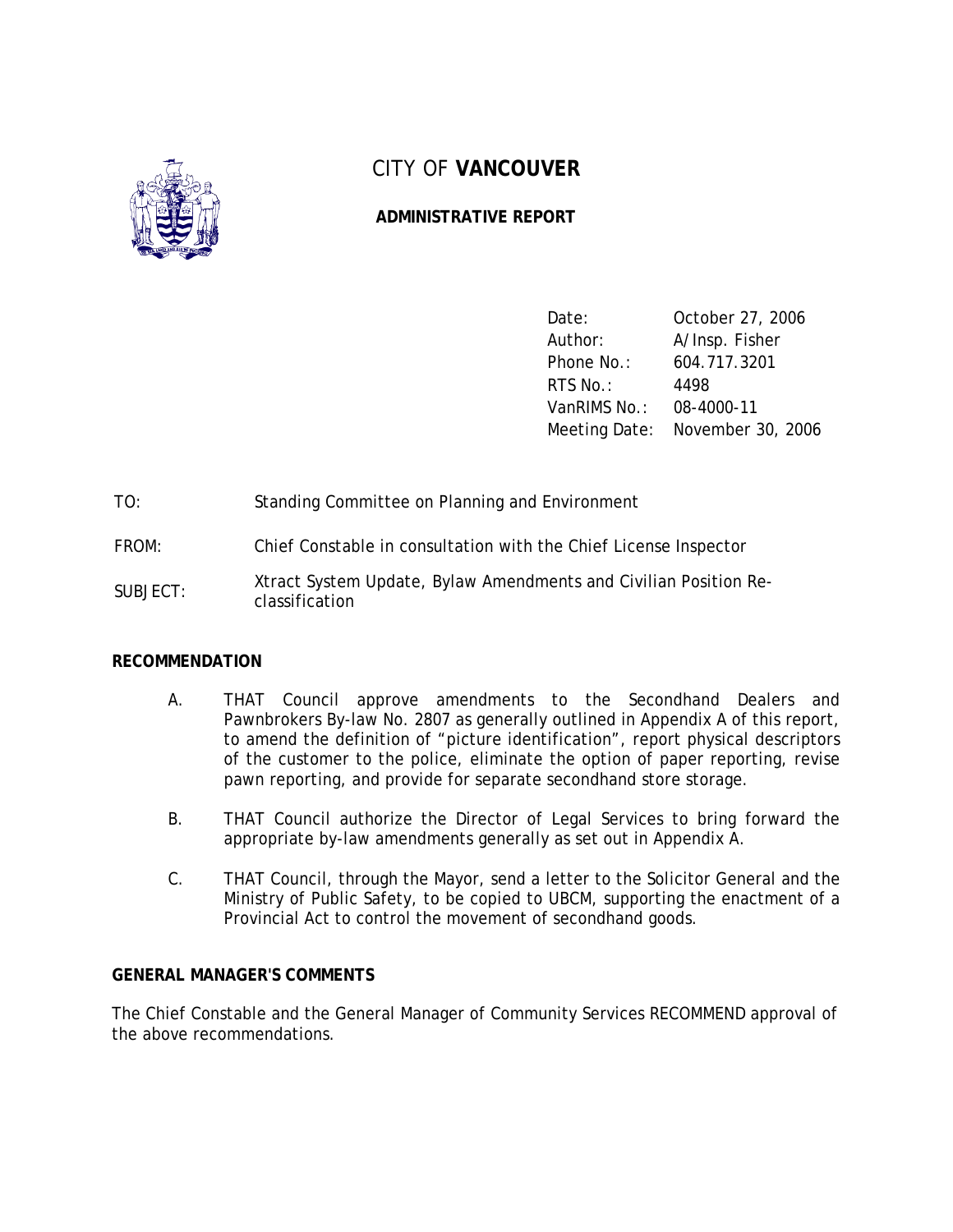#### **COUNCIL POLICY**

Council, by way of the Secondhand Dealers and Pawnbrokers By-Law No. 2807, regulates all secondhand dealer and pawnbroker business in the City of Vancouver.

On November 1, 2001, Council approved amendments to the Secondhand Dealers and Pawnbrokers By-Law No. 2807 to allow for an on-line Internet reporting system called Xtract. The option of hand delivery reports was retained at the time.

On November 7, 2002, Council approved amendments to License By-law No. 4450 and Secondhand Dealers and Pawnbrokers Bylaw No.2807, to specify new definitions for types of secondhand dealer businesses and to adopt a new license fee structure to support the Xtract system.

#### **SUMMARY**

The Xtract system, adopted by Council in 2001, is an on-line Internet reporting system used to track inventory deposited at secondhand shops and to compare it against stolen property reports. Xtract has been extremely successful in both increasing the recovery of stolen goods and in shortening the time required to investigate incidents.

At the time it was adopted, Council expressed the desire that the system remains cost neutral and requested the cost recovery options be pursued. Although there has been no contributions from third party private companies to date, the VPD Anti-Fencing Unit has been very active in encouraging other users to join the system and in pursuing Provincial legislation for electronic reporting, which would ultimately lead to increased revenues or decreased costs.

This report also proposes a number of amendments to the Secondhand Dealers and Pawnbrokers Bylaw No. 2807. These amendments would amend the definition of "picture identification", have licence holders supply a physical description of the customer, eliminate paper reporting, implement new pawn reporting practices and allow off-site storage for secondhand stores.

#### **PURPOSE**

This purpose of this report is to provide a background and update on the Xtract system and to recommend amendments to the Secondhand Dealers and Pawnbrokers Bylaw No. 2807. This report went to committee on October 20 2005. There Councillor Bass moved that; "That the Committee recommend to Council that this item be postponed pending comments from the Privacy Commissioner on the Administrative Report dated September 28, 2005, entitled "Xtract System Update, Bylaw Amendments and Civilian Position Reclassification".

This was carried unanimously. Also Council requested an assessment of costs and benefits from the point of view of secondhand retailers be included in the report.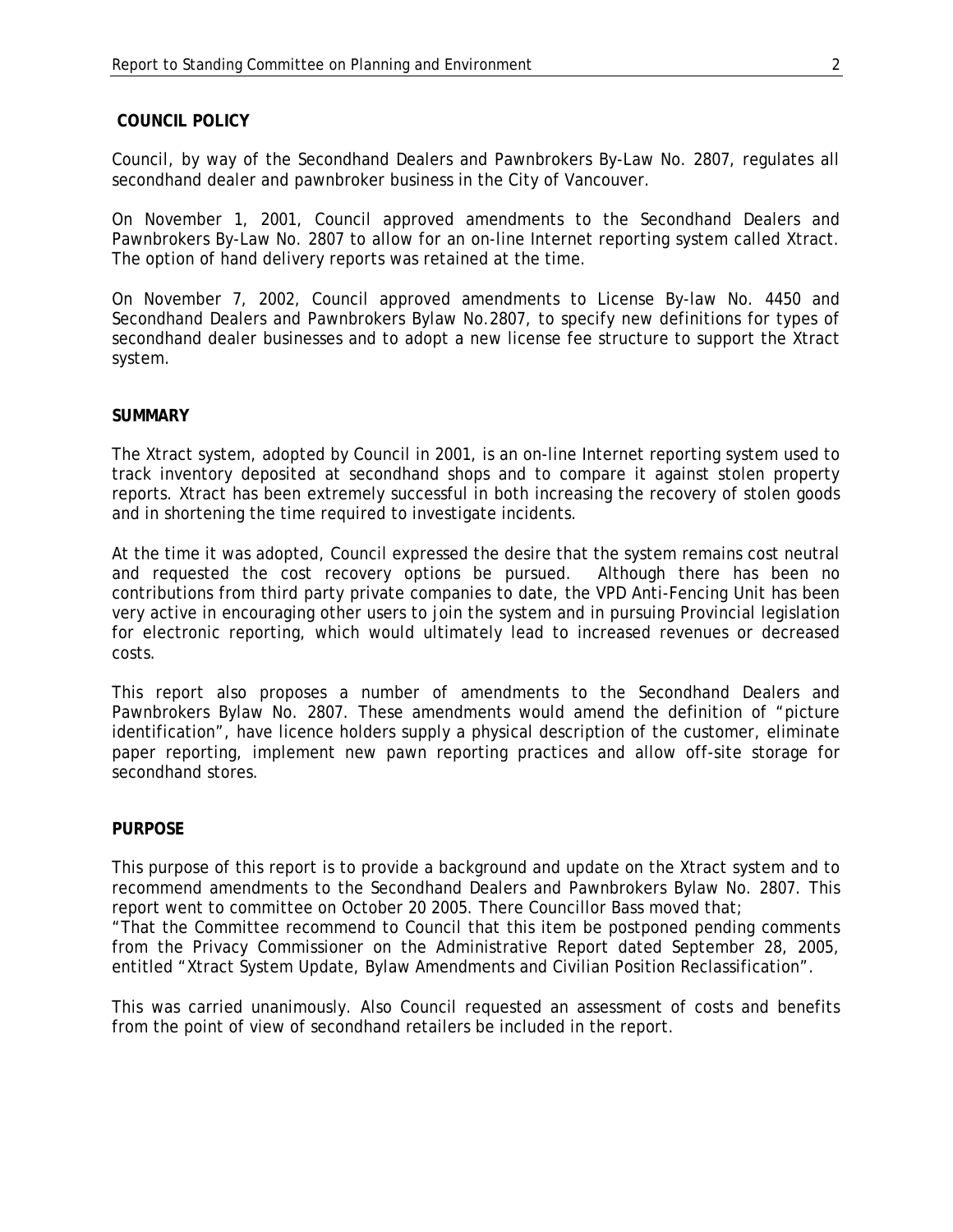This reporting back has been delayed because shortly after the committee meeting there was a court case, Royal City Jewellers and Loan Vs. New Westminster (City) that was very much on point with Councillor Bass's motion. This decision came down in spring 2006 and some analysis had to be performed. With the delay in reporting back much of the original report had to be updated. The draft was provided to the privacy commission and his comments are included.

#### **BACKGROUND**

In November 2001, Council approved the implementation of an on-line Internet reporting system called Xtract to track inventory deposited at secondhand shops against stolen property reports. Since that time Xtract has become a useful tool for returning stolen property and is the main means by which the City of Vancouver regulates the secondhand industry. Xtract is used at some level in every property crime related file, some 47,000+ in 2005. It has proven useful in major crime and fraud investigations and assisted in returning property in dozens of outside jurisdictions.

| <b>Stores Reporting Directly on Xtract</b> |             |      |      |      |      |      |
|--------------------------------------------|-------------|------|------|------|------|------|
| <b>CITY</b>                                | <b>YEAR</b> |      |      |      |      |      |
|                                            | 2001        | 2002 | 2003 | 2004 | 2005 | 2006 |
| Vancouver                                  |             |      | 57   | 73   |      | 79   |
| Kelowna                                    |             |      |      | 16   | 29   | 30   |
| Chilliwack                                 |             |      |      |      |      |      |
| <b>Totals</b>                              |             |      | 57   | 89   | 113  |      |

Vancouver is in the ongoing process of identifying secondhand stores. There are 7 shops in Vancouver that deliver their sheets by hand.

**All** shops in Kelowna and Chilliwack must report directly on Xtract.

#### **Xtract Benefits**

One of the prime benefits of Xtract lies in its ability to dramatically shorten timeline for returning of stolen property and thus reduce cost of investigations. The system enables officers to perform, in seconds, investigative tasks that previously would have taken hours and days. The efficiencies achieved by the implementation of Xtract have freed police personnel from other tasks and enabled them with time to deal with this part of the industry more effectively in terms of expanding coverage of secondhand transaction surveillance, recovering stolen property, identifying suspects, and closing cases.

The acceleration and automation of secondhand property reporting has improved the VPDs ability to return stolen property. Xtract has reduced the average investigative time per incident, without increasing its sworn officer count. While Xtract has been a great assistance to the Police, one must be cognisant of the sheer volume of property crime in Vancouver. The Anti-Fencing Unit could double its strength and still have a full case load.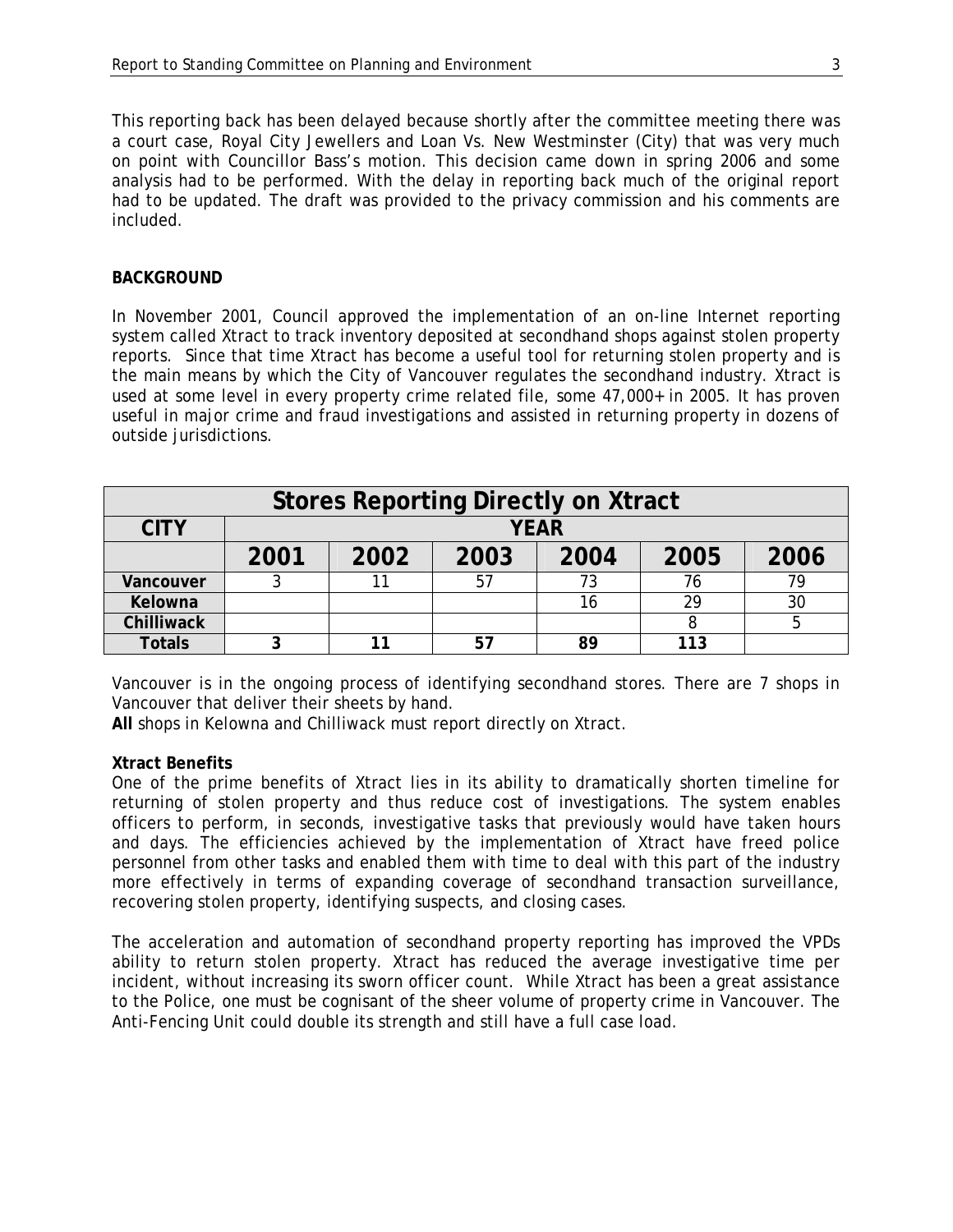## **Funding**

In 2001, when Xtract was originally being considered, Council expressed the desire that the costs of the Xtract system and all associated staffing remain neutral. The Provincial government had originally been approached to cover the cost of the Xtract software-licensing fee for the entire province. When that option did not materialize, Council funded a portion of the system's operating costs from the 2002 Operating Budget and in November 2002 approved one-time costs of \$202,200 to cover implementation costs of the system. In addition, to support the Xtract system and associated staffing, increases in license fees were approved to provide funding for the estimated ongoing costs of \$107,000. Council also directed the Chief Constable to report back on progress seeking alternate forms of funding for future program upgrades and system improvements.

#### **DISCUSSION**

#### • **Xtract Funding Update**

In November 2002 Council directed the VPD to seek out alternate forms of funding for Xtract both from the private sector corporations and other government agencies that benefit from this program, in order to cover the costs of future program upgrades and system improvements. The following actions have been pursued:

#### • **Private Sector Funding**

Since 2001 no funds from the private sector have been realized. The Anti-Fencing Unit has met with the governing bodies of the BC and Canada insurance bureaus, but no funding has been forthcoming. However, ICBC, in response to their 2003 study crediting Xtract with a 13% drop in theft from autos in the Vancouver area (surrounding jurisdictions without Xtract had a 13%+ increase in theft from autos) is currently exploring ways in which they can be involved with the system again. It was ICBC that contributed the first computer servers (\$30,000 donation) that housed Xtract for its first three years.

#### • **User Fees**

Further funding, in the form of user fees to monitor the hardware and Internet costs, will also become available to the VPD as other municipalities adopt Xtract. All other jurisdictions that want to become involved with Xtract sign an agreement with the VPD to provide funds equal to 20% of what support and maintenance fees they pay Syscon Justice Systems. (Xtract's owners).

#### • **Provincial Legislation**

The Anti-Fencing Unit has been actively pursuing making Xtract a Provincial system and in 2003/2004 staff have participated in regional property crime meetings and have lectured to the BC Association of Chiefs of Police and at the Versaterm (Provincial Police Records Management System Vendor) Users Conference. The results of these engagements have been promising. In June 2004 Kelowna City Council amended their by-law to accept Xtract. In April 2005 the City of Chilliwack changed their bylaw to adopt Xtract. The City of New Westminster adopted Xtract in September 2004, with a by-law amendment expected in 2006. Victoria has amended its bylaw and contracted with Syscon for Xtract. They will come on line when the RCMP Island PRIME moves back to the mainland, fall 2006. Prince George is having final reading of its Xtract bylaw in September 2006. Plus there is strong interest in the Xtract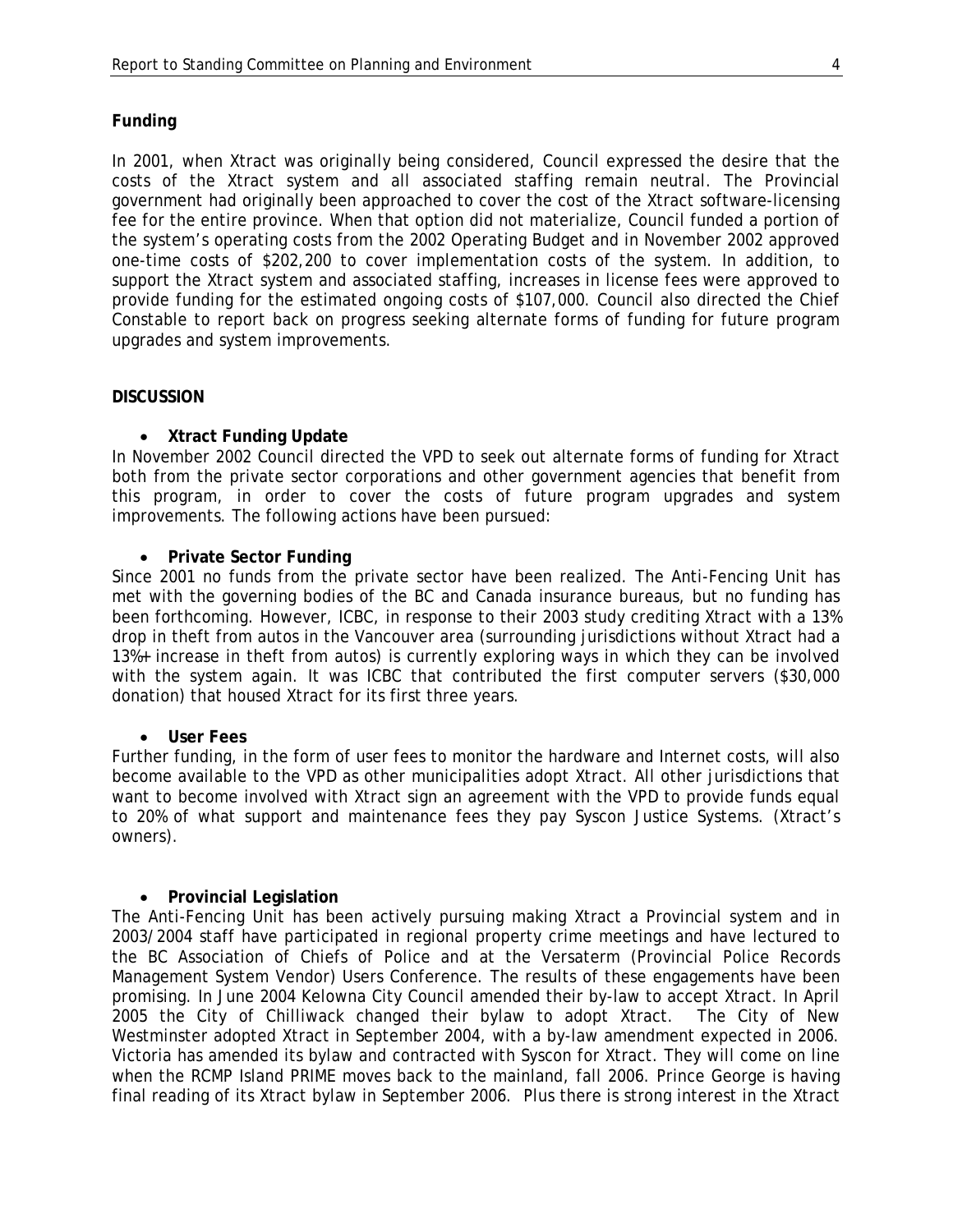system within a number of RCMP jurisdictions in the Interior, Lower Mainland and on Vancouver Island.

With the success of Xtract in Vancouver, and its increasing use in BC, the VPD, in consultation with the Solicitor General's Ministry, is continuing to explore the possibility of a Provincial Electronic Property Reporting Act, which would incorporate the Xtract reporting system, to control the movement of secondhand goods. If enacted, this legislation would require the use of electronic reporting by all municipalities, resulting in revenues of approximately \$50,000. Alternatively, there is the possibility that the Province would administer this "police system" and would then likely purchase the hardware from the VPD.

A/Insp. Fisher (VPD) has been working with the Solicitor General and his office concerning a Provincial Reporting Act. As of July 2006 the Provincial Governments stance is that a request should come from local governments through the UBCM in order for the Act to come about. To this end the Vancouver Police submitted a resolution to the UBCM for support of such an Act. This resolution was passed at the October 2006 UBCM Annual General Meeting.

As such, it is requested that this Council, when meeting with other jurisdictions at the municipal or provincial level, dealing with public safety issues, continue to promote a Provincial Electronic Property Reporting Act . A Provincial Act will level the playing field for businesses and allow the police to be able have one set of rules to recover property by. Staying the present course there will be over 150 + different bylaws that the police will have to navigate through in order to retrieve victim's property.

The need for this provincial legislation has been illustrated dramatically in two recent stolen property files that involved Vancouver. Rich Reid Warner recently plead guilty to 23 offences involving stolen property located in 10 different jurisdictions. It took only a day to recover the property in Vancouver with Xtracts' help and weeks to recover more in the other non Xtract jurisdictions. Even then not all the property could be recovered because of the lack of proper reporting bylaws. The second issue is with metal theft. Millions of dollars in metal has been stolen all over the lower mainland, some of it putting citizens in danger by the theft of ground wires and plumbing. Much of it cannot be recovered due to little or no reporting. This has been widely covered in the local media.

#### • **Cost Benefits**

Committee requested an assessment of costs and benefits from the point of view of the secondhand retailers. Unlike other property reporting programs on the market there are no costs up front to the retailer. There are minimal staff training issues and the set up is done over the phone in about 10 minutes. Xtract comes as part of the fee paid to the City to obtain the privilege of a business licence.

There is a demonstrable need for this industry to be regulated as it can and does on occasion deal in property that is reported stolen. Considering the data collected by Xtract is the same data that has been provided for over 60 years, there is no "new" work involved. If you report electronically you never have to leave the store to provide what is mandated. Most stores find this fast and easier to manage than their paper files. The program is friendly to automated protocol interfaces (API) so there is little difficulty in maintaining what ever electronic "front end", in store software their business currently has.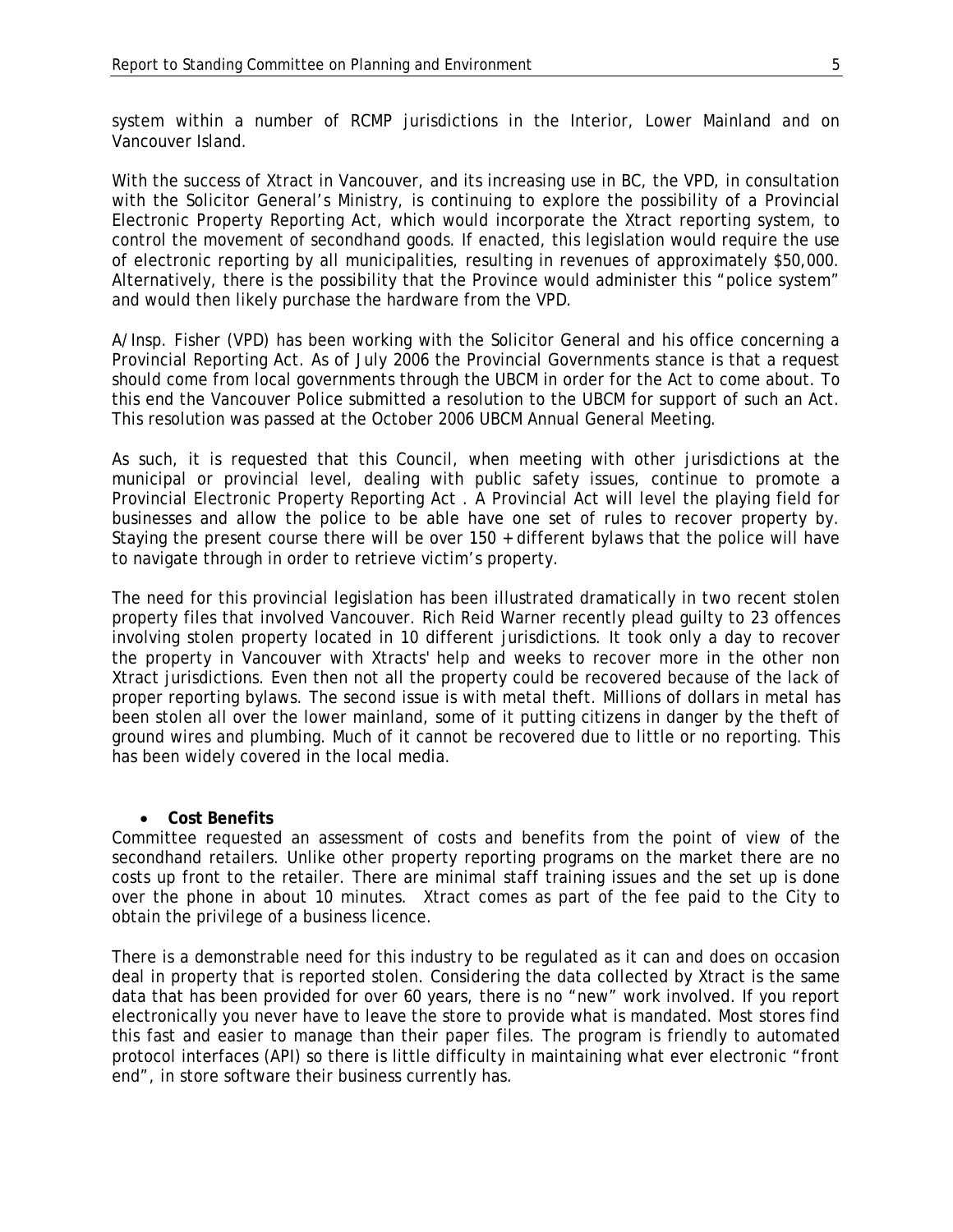There is a possibility that the Program will identify a piece of merchandise in a store that is stolen. The VPD will come and retrieve that item. All secondhand retailers know that they are in a risk based business and that there is a possibility with every purchase that the property might be stolen and later confiscated by the VPD. The VPD and city staff met with the industry representatives' for an afternoon to discuss these amendments. A full accounting of the varied comments is in Appendix "B".

• **Privacy Commissioner Comments**

As per Council's wishes, this report was sent to the Provincial Privacy Commissioner for comment. The commissioner did provide a letter back to council (full text in appendix "D") where he comments on the proliferation of bylaws, which collect information, that local governments have brought about in an effort to make communities safe. The commissioners Office also released a paper, "Local Governments and the Growth of Surveillance" in August 2006. While his office contests the need for some of these bylaws he does comment in his letter to mayor and council that pawn and second hand information is different. "*For the reasons given in the report, which I ask you to carefully consider, I strongly urge you to repeal any existing bylaws that are discussed in our paper, keeping in mind that we acknowledge pawnbroker and second-hand dealer bylaws are a special case. I also urge you not to enact any such bylaws and to use other, more effective, methods of keeping your community safe*." David Loukidelis, Information and Privacy Commissioner for British Columbia.

• **Appropriate Licensing & Fee Revenue**

The volatility and dynamics of a market economy requires regular monitoring. Operators often change business plans to meet the needs of their customers and perceived opportunities in the marketplace which results in a regular transition of businesses to and from the secondhand goods industry. As a result, an annual two month temporary Property Use Inspector position was approved by Council in November 2002 in conjunction with the X-tract system to assist the VPD Anti-Fencing Unit to ensure that businesses trading in second-hand goods are appropriately licensed.

Staff expects that as the need for initial business license set-up for new second-hand businesses decreases the inspector's role will have an increase emphasis on enforcement. Although, as an analysis of the fee revenue below indicates, there may need to be periodic blitz's every 2 or 3 years to ensure that new second-hand dealers entering the Vancouver market obtain the required business license. As a result, when the inspector is not conducting these blitz's, he or she will work closely with the Police Department's Anti-Fencing Unit to obtain evidence of non-compliance from businesses that are aware of the bylaw requirements but which choose not to obtain the proper approvals and license.

Table 2 below summarizes the business license revenue collected from second-hand dealers and pawnbrokers from 2002 (the year prior to the implementation of X-tract and the new fee structure and business licenses) to 2006 (effective October). In 2003 and 2004, the temporary Property Use Inspector position was effective in bringing a level of consistency to the secondhand industry with respect to ensuring all businesses dealing in second-hand goods are licensed properly, as indicated by the year to year increase in the total number of licenses issued; 31 and 74 for 2003 and 2004, respectively. In addition to ensuring the businesses were appropriately licensed, the inspector educated operators about the second-hand bylaw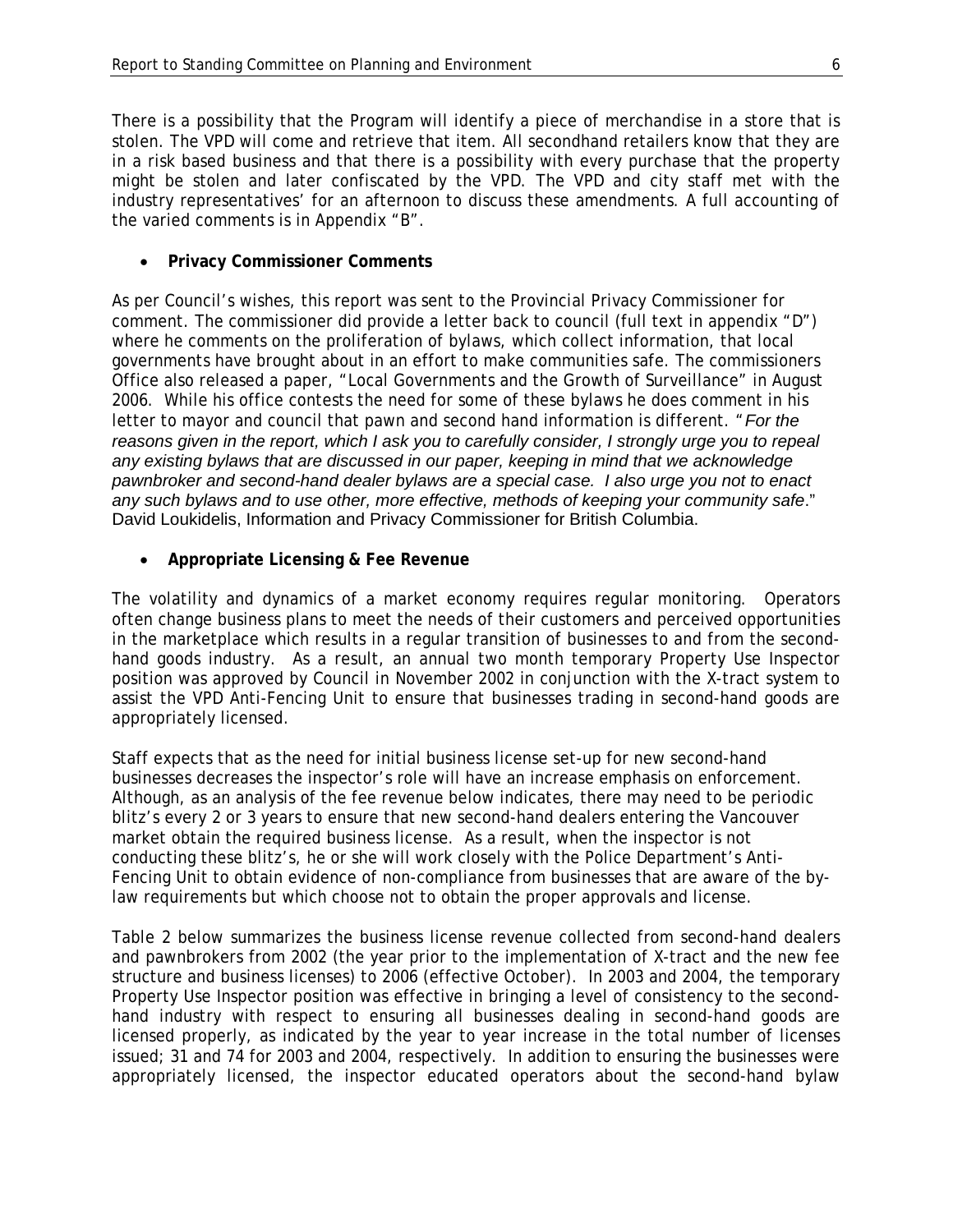| Table 2     |                           |                  |                             |
|-------------|---------------------------|------------------|-----------------------------|
|             | <b>SECONDHAND DEALERS</b> | <b>PAWNSHOPS</b> | <b>TOTAL FEES COLLECTED</b> |
| YFAR        | (# of licenses)           | (# of licenses)  | (total # of licenses)       |
| 2002        | \$21,098(100)             | \$5,359(27)      | \$26,458(133)               |
| 2003        | \$91,151 (144)            | \$30,552(20)     | \$121,703 (164)             |
| 2004        | \$114,240 (219)           | \$30,495(19)     | \$144,735 (238)             |
| 2005        | \$89,654(177)             | \$24,306(16)     | \$113,960 (193)             |
| 2006 (as of | \$87,619(174)             | \$21,437(13)     | \$109,056(187)              |
| October)    |                           |                  |                             |

regulations and the city's rationale and need for closely monitoring transactions involving certain types of second-hand goods.

| In the 2002 report to Council staff predicted that the revised second-hand dealer business      |
|-------------------------------------------------------------------------------------------------|
| license classifications and increased license fees would generate total business license        |
| revenue of \$138,581 (estimated revenue increase of \$107,000). In 2003 collected revenue       |
| was approximately \$17,000 less than project, which is attributable to 7 of the combined        |
| Pawnbroker and Secondhand Dealer Class 1 business not renewing their business licenses          |
| (approximately \$3,000 for each premise for a total of \$21,000). A businesses failure to renew |
| the business license could be due to a number of reasons; redevelopment of the building, loss   |
| of lease/change of use, suspension/revocation of the business license or some other closure     |
| of the business.                                                                                |

In 2004 the business license revenue slightly exceeded the projections by approximately \$2,000, even though there was a dramatic increase in the number of overall business licenses. The license revenue did not increase dramatically as many of the new licenses issued were for Class 4, 5 or 6 second-hand dealers (these licenses have the lowest fees of the 6 classes of second-hand dealer licenses).

Business license revenue dropped by over \$30,000 from 2004 to 2005 and there was a corresponding drop in the total number of licenses for each year; 238 to 193, respectively. This drop in revenue can generally be attributed to a further loss of 3 more combined secondhand dealer class 1 and pawnbroker businesses (approximately \$3200 each, total of \$9,600) and the introduction of the new Antique Dealer definition. The introduction of the antique dealer license resulted in the conversion of a number of Second-hand Dealer Class 4 business licenses into the less expensive Antique Dealer business license and the removal of their associated license fees from the second-hand dealer and pawnbroker business license fee revenue (i.e. the Antique Dealer license are a sub-type of the standard Retail Dealer business license).

Finally, it appears there will be a further drop in revenue for 2006, of approximately \$5,000. This too, can be attributed to the further loss of 3 more combined second-hand dealer class 1 and pawnbroker businesses (approximately \$3200 each, total of \$9,600). Staff note, that in 2005 and 2006 the seasonal property use inspector was not specifically requested to concentrate on second-hand business during their routine business license fee collection duties. Staff anticipates a focused effort on unlicensed second-hand businesses in 2007 by the temporary property use inspector.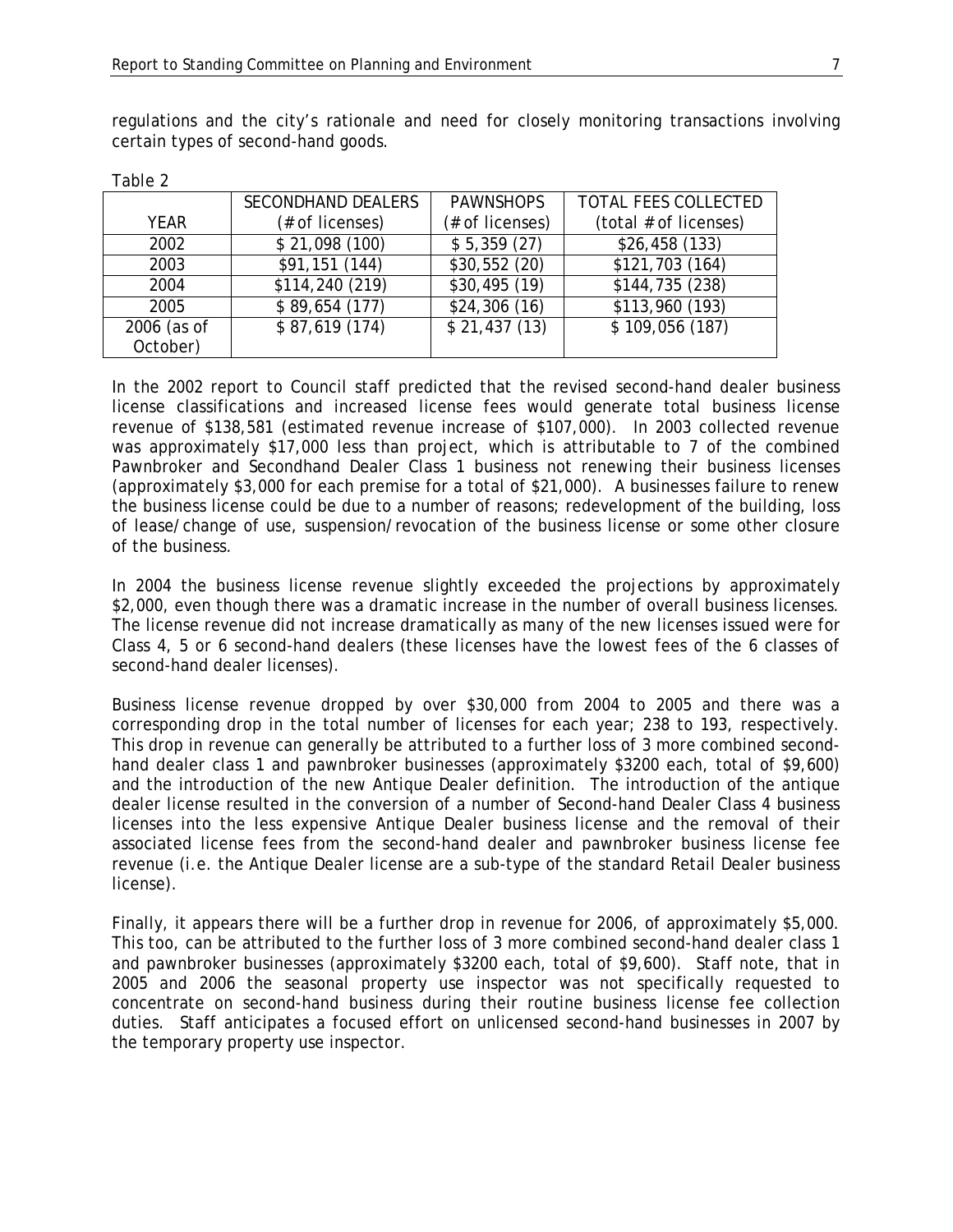#### **Proposed By-Law Amendments**

The following amendments to the Secondhand Dealers and Pawnbrokers By-law No. 2807 are recommended:

#### • **Identification**

The federal government recently accepted the use of a new type of government issued picture identification. This amendment updates identification requirements under the Secondhand Dealers and Pawnbrokers By-law to include this new type of identification, and to encompass any future changes in identification issued by any government or ministry. The amendment retains the picture requirement, but now has a five-year issuance condition, thereby aiding the merchant and the city in being able to identify the customer. This wording is similar to that used by the other Xtract jurisdictions.

#### • **Reporting Physical Descriptors**

The Secondhand Dealers and Pawnbrokers By-law regulates an industry that is susceptible to dealings in suspicious property. There has been a demonstrated need to have certain regulations that allow the city to identify who is conducting transactions of this nature within it. This is accomplished at present by the production of identification to the store involved in the transaction. The store should then verify that the identification represents the holder and enters the type of ID that was produced. These details are sufficient evidence in most court proceedings to identify an individual.

Xtract has a collection of physical descriptors to fill out. "Race", "Hair", "Eye Color", "Height (cm)", "Weight (kg)", which are currently not mandatory. This amendment proposes that it be made mandatory. In 2004 the VPD and the License and Inspections Department were involved in two major projects (Lucille and Raven) concerning the underground economy in Vancouver. As part of these projects undercover officers went into secondhand stores and pawn shops and sold property. In each case when identification was asked for (not every transaction involved identification) they produced identification that was of a different gender and race. The store would use some of the data, but because it is not mandatory they would not include a description of the holder. In some cases the store produced their own identification to mask the seller's identity. This evidence weighed heavily in the store's licence being suspended or prohibited. Having the description mandatory will aid city staff in ensuring stores comply with the bylaw by keeping a record of the individual beyond a name and identification type.

Some of the Industry members have had concerns regarding the legitimacy of this proposal while others wanted to go further by providing a digital photo of the person as they appeared on that day. Many stores in Vancouver have recording equipment capturing the transaction for their own purposes. The suggestion to take digital photos, while a very good one, is too expensive right now. The system does have that capability but the upgrade would be expensive and not palatable to the industry as this is a cost recovery plan.

At the October 2005 Committee meeting concerns were expressed about the possibility of identity theft by the collection of these descriptors. But, the city, under the authority of the Secondhand Dealers and Pawnbrokers Bylaw has already been collecting the essential data needed to build an identity since 1942. This has simply never happened because of the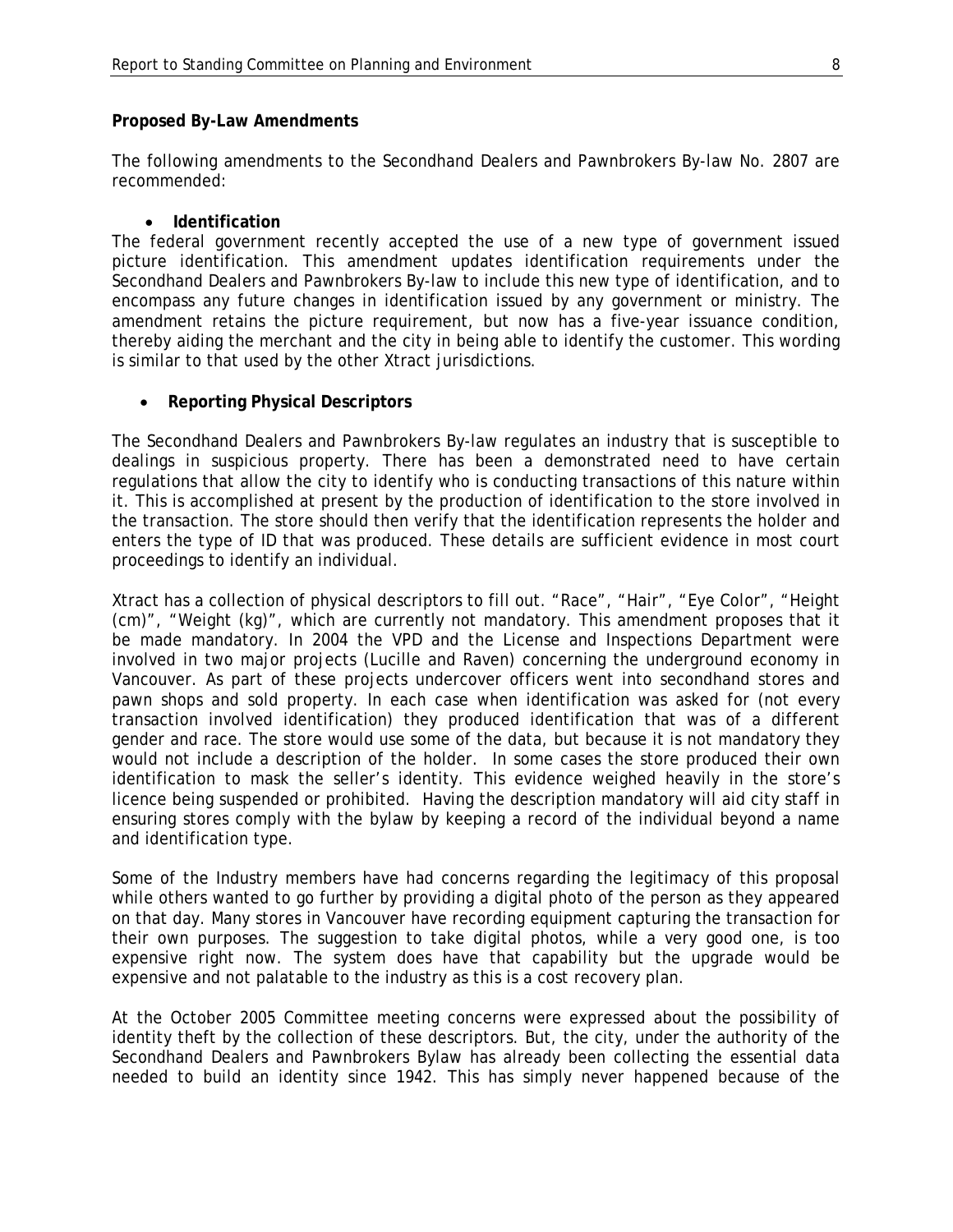safeguards built into the VPD being the only recipients of the data unlike other third party programs on the market place.

In October 2005 while Committee was discussing this report the issue of privacy and the legality of asking for certain information was raised by a speaker from the BC Civil Liberties Association, and her comments were echoed by Michael Isman, a New Westminster Pawn Shop owner. They had concerns that asking such information of the Second hand industry clients was not complying with federal and provincial privacy legislation. In fact Mr. Isman (of Royal City Jewellery and Loan) had brought a suit against the City of New Westminster over similar sections of their property reporting bylaw. A/Insp. Fisher supplied evidence in that trial. In February of 2006 Madame Justice Boyd released her decision (full Reasons for Judgement in Appendix "C") in favour of the City of New Westminster. Her reasoning why their bylaw, did not offend the privacy regulations is as follows;

#### **IN THE SUPREME COURT OF BRITISH COLUMBIA**

Citation: *Royal City Jewellers & Loans v. New Westminster (City),* 2006 BCSC 203

> Date: 20060207 Docket: L041728 Registry: Vancouver

### *3. Does the Bylaw offend the provisions of either the Personal Information and Privacy Act or the Personal Information Protection Act?*

[33] The petitioner submits the City is a public body and thus governed by s. 26 of the Federal *Freedom of Information and Protection of Privacy Act* ("*FIPPA*") R.S. c. 165. It submits that the Bylaw in issue conflicts with s. 26 of *FIPPA* which provides that:

No personal information may be collected by or for a public body unless

- (a) the collection of that information is expressly authorized by or under an Act;
- (b) that information is collected for the purposes of law enforcement, or
- (c) that information relates directly to and is necessary for an operating program or activity of the public body.

[34] The City submits that the collection of the information in issue is not governed by *FIPPA*, but rather by the *Personal Information*  **Protection Act** ("PIPA"). The City relies on the reasoning of the Information and Privacy Commissioner in *Order P05-02, Bull Housser & Tupper*, [2005] B.C.I.P.E.D. No. 19, in which it was held that s. 3(2)(d) of *PIPA* is designed to dovetail *PIPA*'s scope with *FIPPA*'s, the Legislature's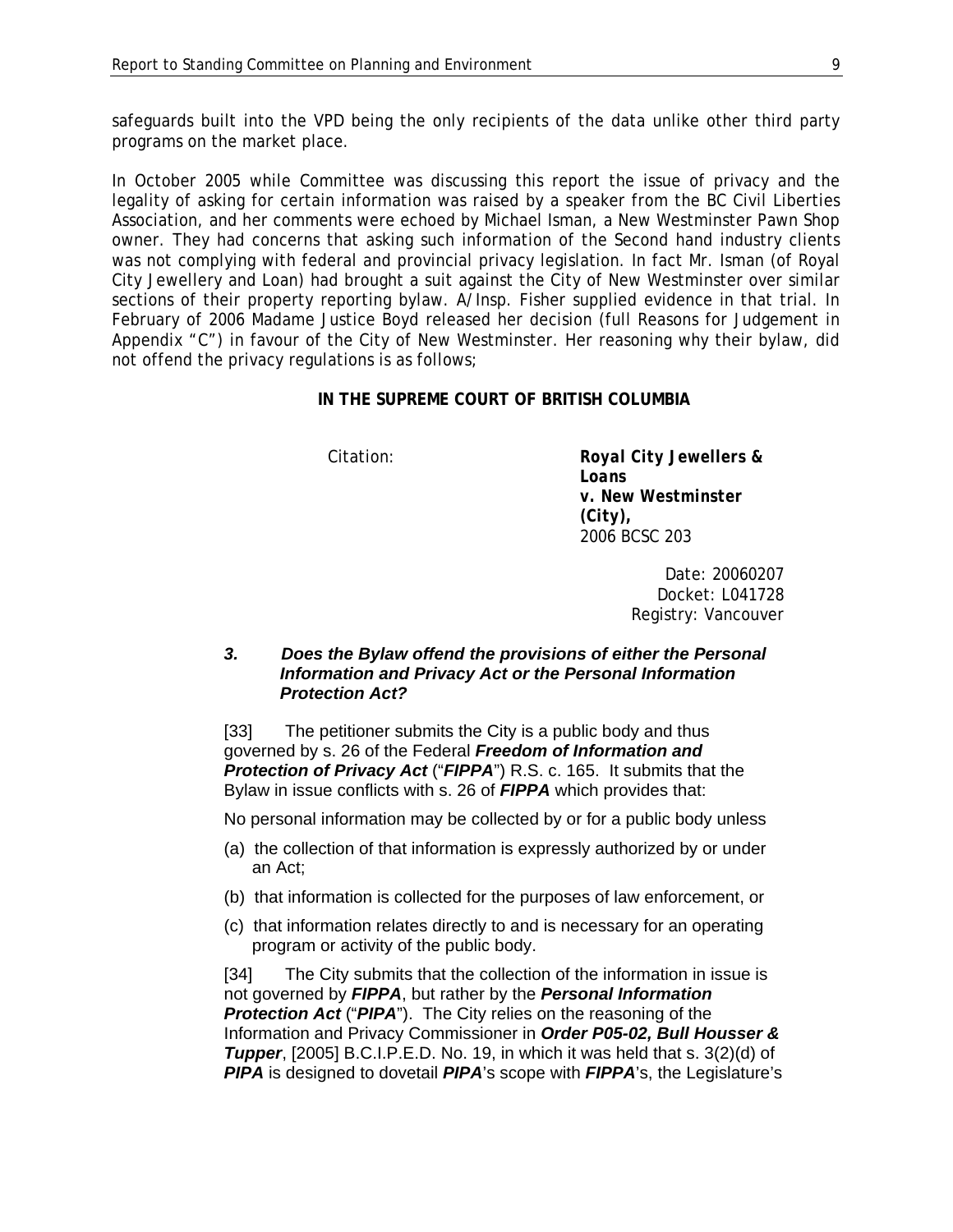intent being to avoid overlap between the two statutes. Section 3(2)(d) provides:

This Act does not apply to …(c) the collection, use or disclosure of personal information, if the federal Act applies to the collection, use disclosure of the personal information.

[35] In this case, I agree with the petitioner, that while the petitioner itself is not a public body, it is collecting the information in issue "on behalf of a public body" and is thus caught by *FIPA*. As in the *Bull Housser* decision, the personal information in the hands of the petitioner, is gathered for and on behalf of a public body—in this case, the City.

[36] In any event, I am not persuaded that the collection of the information in issue offends either statute.

[37] If *FIPA* applies, as I have found, then I nevertheless am satisfied the collection of the information in issue does not offend that Act. In my view, the information in issue may be collected, by virtue of falling within any one of the first two exemption categories set out in s. 26—that is the collection of the information is "expressly authorized by or under an Act" or the information is collected "for the purposes of law enforcement."

[38] If the **PIPA** applies, then I am satisfied the petitioner may collect the personal information, even without consent, where the information "is required or authorized by law", as provided by s. 12(1) (h) of that Act. Further, I note that Section 17 of the *PIPA* allows for disclosure of such personal information "for purposes that a reasonable person would consider appropriate in the circumstances and that ….are otherwise permitted under this Act". Section 18(1)(j) allows for disclosure to a public body of personal information without consent, provided the disclosure concerns "an offence under the laws of Canada or a province, *to assist in an investigation or the making of a decision to undertake an investigation" (*my emphasis). Once again, s. 18(1)(o) allows such disclosure without consent provided "the disclosure is required or authorized by law".

[39] I note that in *Order P05-1, K.E. Gostlin Enterprises Limited*, [2005] B.C.I.P.C.D. No. 17, the Privacy Commissioner considered Canadian Tire's requirement that persons returning goods provide identifying personal information for the purpose of detecting and deterring the fraudulent return of goods. One of the issues was whether Canadian Tire's practice and policy complied with s. 11 of the *PIPA* which provides:

…an organization may collect personal information only for the purposes that a reasonable person would consider appropriate in the circumstances and that…are otherwise permitted under this Act.

[40] The Commissioner considered Canadian Tire's policy and concluded at ¶ 59 and 60:

Here we have a retail organization facing ongoing challenges from attempted and successful fraudulent returns of goods, with the organization suffering losses each years due to fraudulent return of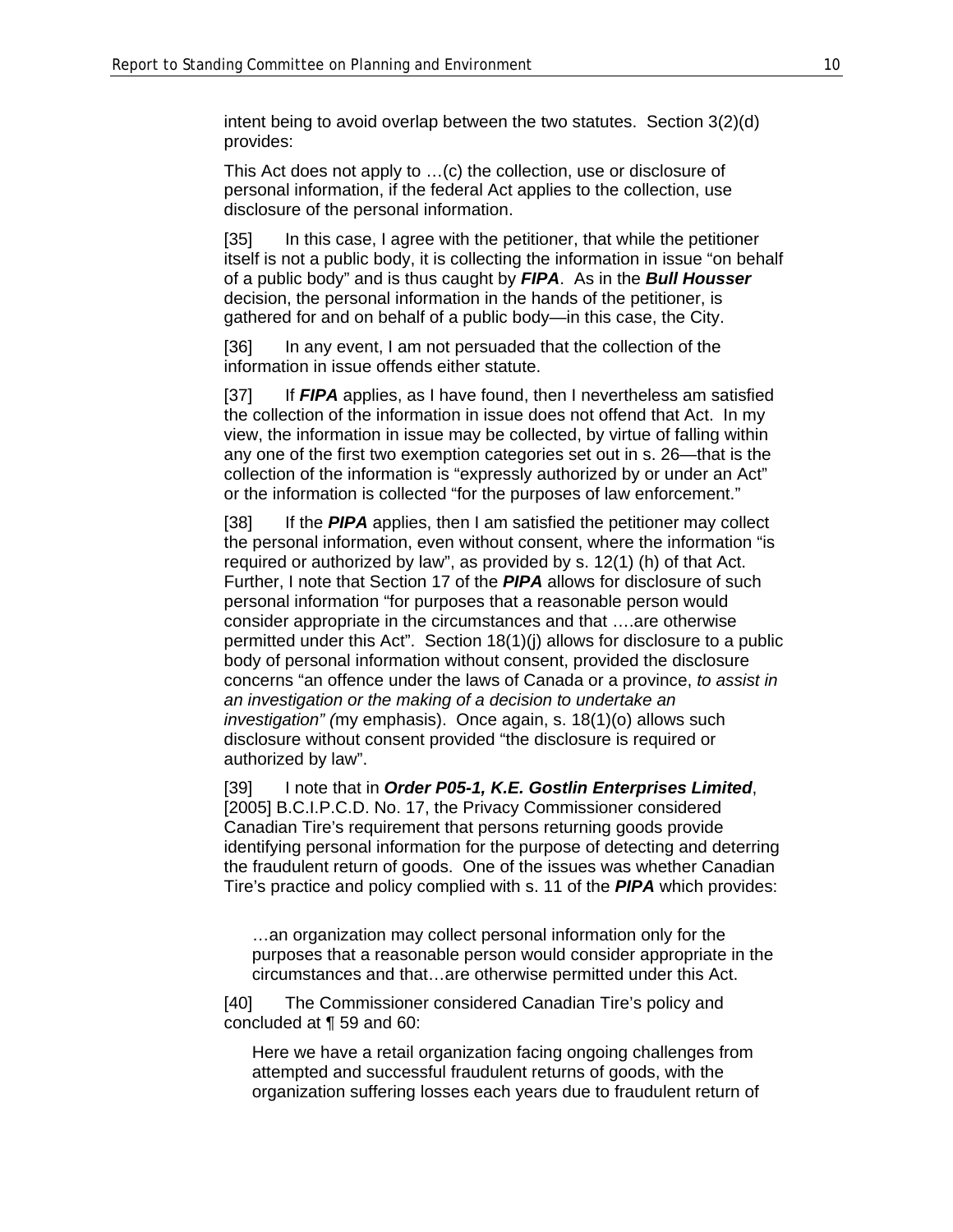stolen goods. We also have collection and use of identifying information that is generally publicly available and non-sensitive in nature. That information is collected and used to detect and deter fraudulent returns of goods as part of its overall loss-reduction strategy. The evidence also shows that the organization does not disclose the personal information to anyone else, except to the police for fraud or theft investigations resulting from the organization calling in the police.

In light of these circumstances, I conclude that a reasonable person would consider the organization's fraud and loss prevention purpose for collecting and using identifying personal information to be 'appropriate in the circumstances'. … (b) that information is collected for the purposes of law enforcement, or (c) that information relates directly to and is necessary for an operating program or activity of the public body.

[41] Likewise, here, the City submits that in circumstances where it is difficult to trace, identify and verify lawful ownership and possession of goods for the purpose of commerce, the collection and disclosure of the personal information of a person having actual possession of the goods is "appropriate in the circumstances" and thus within the limitations of s. 11 of the *PIPA*. I agree with that submission and find that people buying goods from a licensed second hand dealer may reasonably expect that as a matter of licensing by a regulatory body, measures may be taken to ensure transactions and ownership in the goods is legitimate.

End Quote.

## • **Electronic Reporting**

The purpose of the amendments pertaining to method of reporting is to completely eliminate paper reporting and thereby shift to a strictly electronic system. In Vancouver, currently 76 stores submit electronically and only seven stores submit in the paper format. The VPD estimates there should be some 150 stores reporting. Electronic reporting would make the system simpler and less prone to mistakes as well as less expensive to administer since the information is currently entered manually by staff. These efficiencies will assist in not having to raise licence fees. Removing the ability to report via paper would also eliminate the need for the 49-day hold period required for paper reports. It is essential for investigative purposes to retain the 35 day hold on all property. This hold period, as explained in the 2001 report, is due to the time it takes for victims to fully report to the police and have that information uploaded to the Police in PRIME, our records management system.

After a transition period of five years, with the technology currently available and the decrease in price of the required technology, there is no valid reason, for a business not to be able to report in the electronic format. In fact, Kelowna, Chilliwack and Victoria recently updated their by-law making electronic reporting mandatory. There are other municipalities that are re-drafting their by-laws to comply with electronic reporting only (Prince George, New Westminster). The VPD has also recommended to the Province that any future provincial legislation have strict electronic reporting only.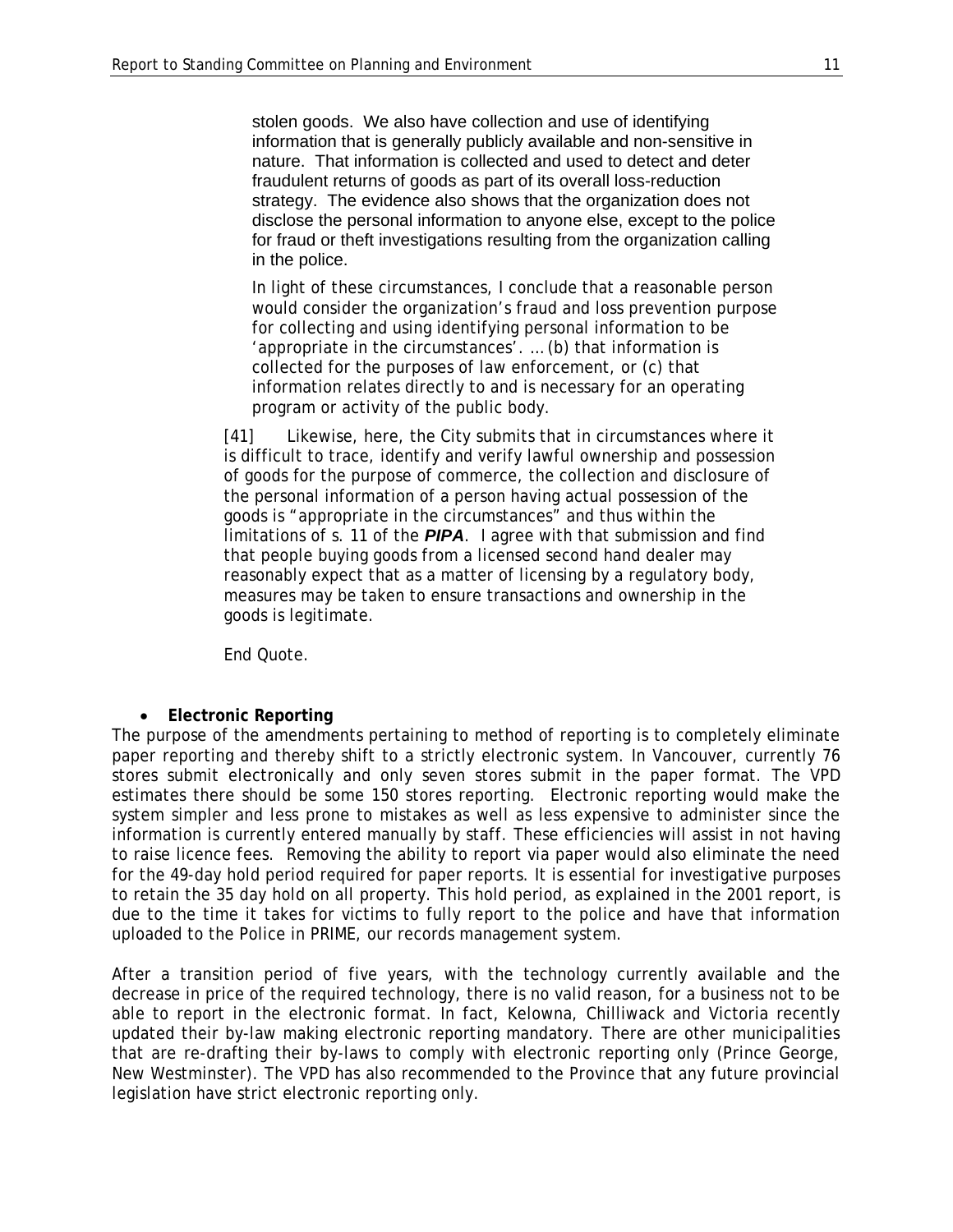#### • **Pawn Redemption Reporting**

Vancouver has fourteen licensed pawn/secondhand shops (Class 1) that deal in tens of thousands of articles per year. Currently there is no requirement to keep a record of redeemed items, no hold period, beyond what is currently in the by-law, nor any requirement to notify authorities when the property is redeemed. This is because pawned property is considered collateral in a loan and if the "pawner" wishes to make good on the loan, the collateral must be returned. Council should take note that the Province repealed the Pawn Act in 2002 and there is a vacuum when it comes to regulation. As of now it seems the Province is expecting the municipalities to regulate how pawns are controlled.

For investigative purposes, the police can not treat pawns the same as an out right buy. Pawns now are reported the same as buys and this need not change. A change is needed to reflect the special status that the pawned property has. It may be removed any time before the 35 or 49 day hold, if it is redeemed. Once it has been redeemed, and then reported stolen, the police are unable to retrieve the item and return it to its rightful owner. In short the police need to know more about the redemption, when it happens and who is redeeming it. An audit of a large pawn/secondhand shop in Vancouver showed that out of the last 2500 transactions 2495 were pawns. If these are redeemed before the 35day hold then they are effectively removed from the Xtract System.

It is proposed that the bylaw be amended to require that all redemptions be recorded and reported in order to establish a traceable path back to stolen property. There is, at present, no method of reporting this information directly via Xtract, but since the merchants are already "on-line", it is suggested that all redemptions be reported immediately to the VPD AFU by email. The information required would include the pawn slip number, the redeemer's name and date of birth (If different from the original pawner)This can be as simple as a email with the header only including the information needed or one email a day with the redemptions listed.

Industry has commented that this new reporting requirement is labour intensive and expensive. Knowing if and when a suspect article goes back onto the streets and to whom did it go with would assist greatly in the recovery of stolen property.Much thought has gone into this amendment. Many proposals have been worked through but would either be too costly (technical changes in Xtract) or onerous on the client (mandatory hold periods). The proposed email notification would advise as to when an item of concern has left the store, before the 35 day hold is up, and who is in possession of it.

#### • **Off Site Storage**

At present, the by-law does not allow for merchants to have any off-site storage. This is a significant concern for Vancouver's two large sporting goods consignment dealers which each have two retail sites. Since these merchants deal in large bulky items that can be seasonal by nature, they have difficulty storing the consigned goods for the required holding period onsite. Some merchants have run afoul of the by-law by selling items that they have not stored for the appropriate amount of time, or storing them inappropriately. Some of these items have turned out to be stolen. The merchant has used the excuse that they have no where to store the items and they either inadvertently or purposely sold them to make room. This bylaw amendment would permit Secondhand Dealers to store off-site, at a facility that can be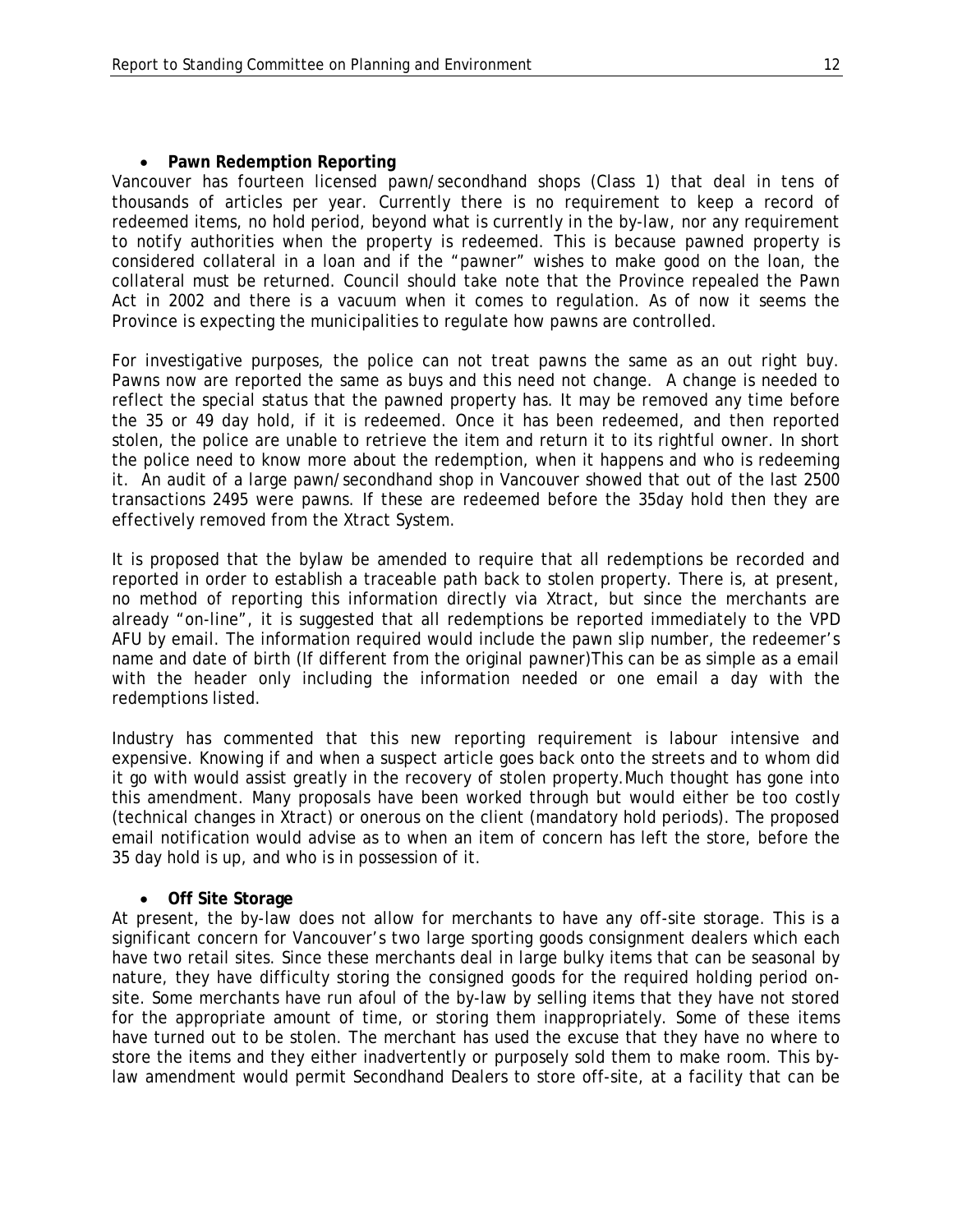monitored by the police and City staff, properly awaiting the conclusion of the required hold period.

However, the VPD's view is that the benefit of off-site storage should not be extended to pawnbroker businesses or to pawned goods.

#### **FINANCIAL IMPLICATIONS**

There are no fee increases proposed. At this time this program is self sufficient from the licence fees collected.

#### **CONCLUSION**

The Xtract reporting system has been very successful, both in terms of increased efficiencies in policing and in the recovery of stolen property for victims. The recommended by-law amendments regarding pawn and secondhand reporting will further act to improve the system by ensuring that all relevant information is on-line and readily available for review.

To date, funding from other sources to support the Xtract system has been limited. However, revenues will increase as other municipalities adopt the system and the VPD will continue to pursue Provincial legislation to create a province-wide reporting system.

\* \* \* \* \*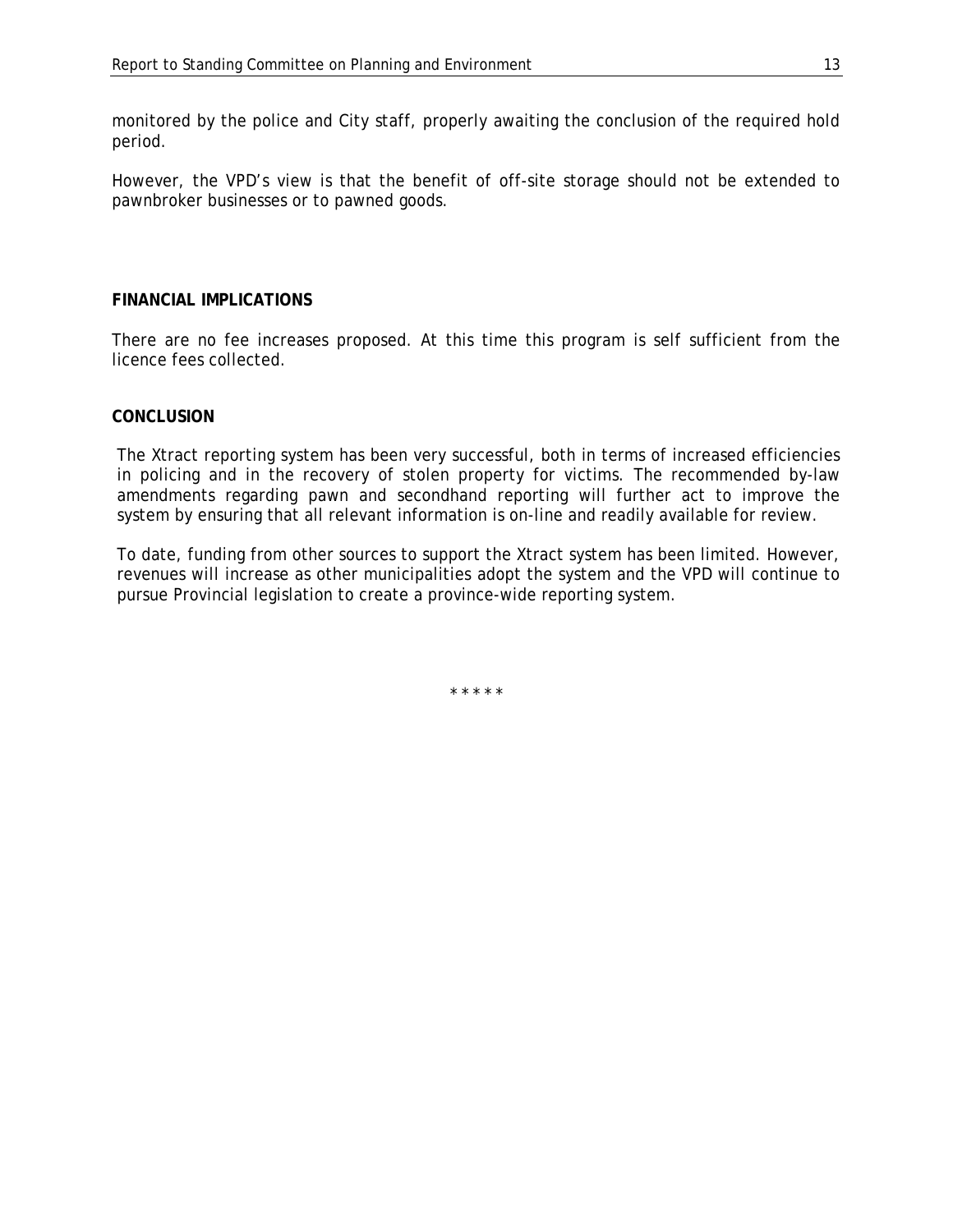## **Proposed Amendments Secondhand Dealers and Pawnbrokers By-law No. 2807**

1. From section 1.2, repeal the definition of "picture identification", and substitute:

"picture identification" means:

- (a) identification issued by the government of Canada or of a province of Canada or a ministry, department, or agency of any such government;
- (b) driver's licence issued by the government of a state of the United States or a ministry, department, or agency of any such government; or
- (c) passport issued by a government of a foreign state recognized by Canada;

that is valid, providing that the identification is integrated with a picture of the bearer and provided that such identification is not more than five years old.

2. In section 2.2 and in section 3.2 insert a new subsection  $(c)$  "  $(c)$  a complete description of the seller, including race, hair, eye colour, height and weight"

Change the existing  $(c)$ ,  $(d)$ ,  $(e)$ ,  $(f)$ ,  $(g)$ , and  $(h)$  to  $(d)$ ,  $(e)$ ,  $(f)$ ,  $(g)$ ,  $(h)$  and  $(i)$ 

3. In section 2.16, strike out the period in subsection (b), and substitute a semi-colon, and, after subsection (b), add:

- "(c) any property in the secondhand dealer's alternate storage site referred to in section 2.23;
- (d) the secondhand dealer's alternate storage site referred to in section 2.23."

4. To subsections (b) and (c) of section 2.18, after "property", add ", except as permitted by section 2.23".

5. After section 2.22, add:

"2.23 During the applicable period of time set out in section 2.19, a Secondhand dealer may store property away from the Secondhand dealer's premises only if:

- (a) the secondhand dealer does not have sufficient room in the secondhand dealer's premises to store all the property required to be held under section 2.19;
- (b) the secondhand dealer has only one alternate storage site;
- (c) the location of the storage site is in the city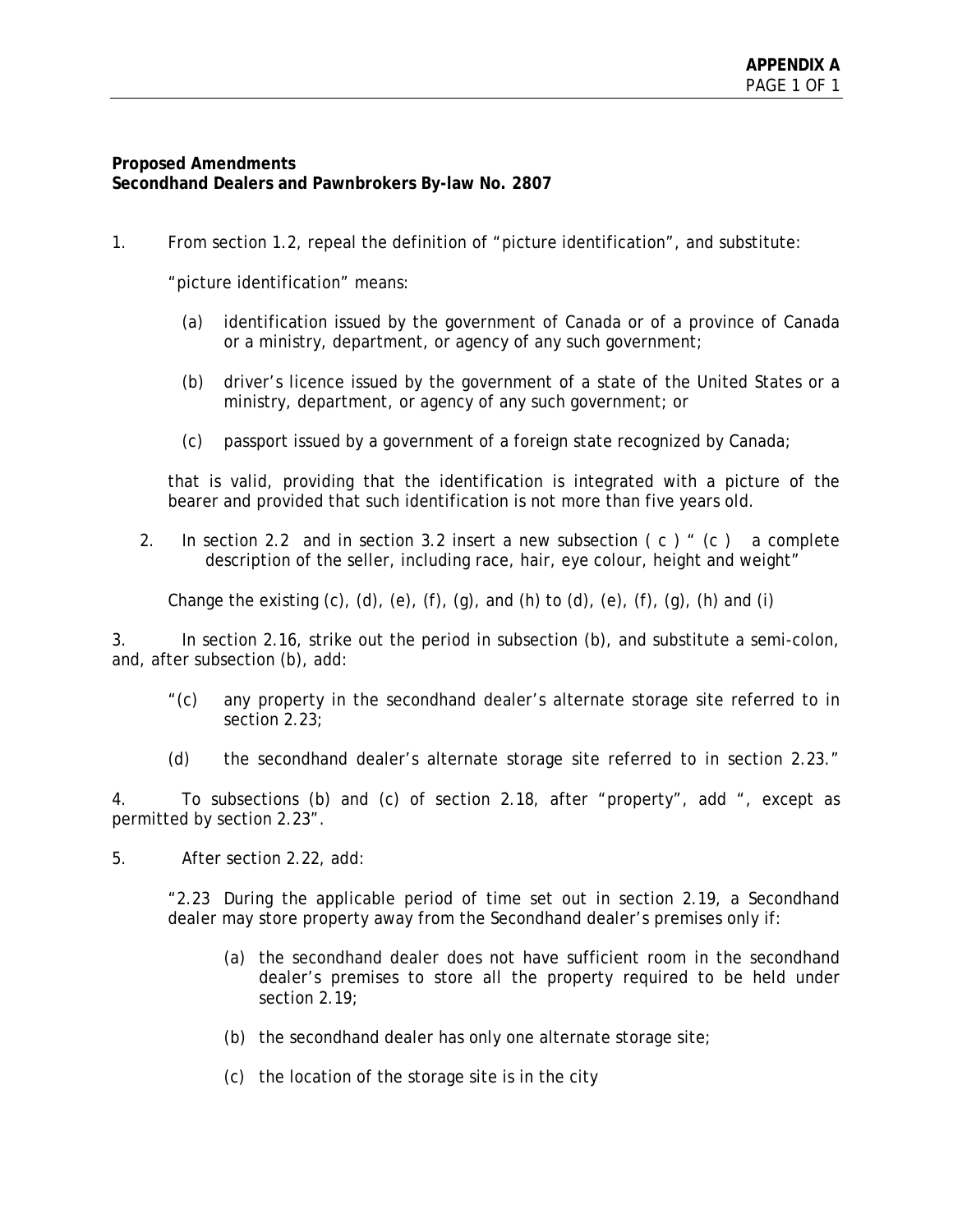- (d) the Chief Constable and Chief License Inspector approve the location of the storage site, it will be a commercial location and not within a dwelling house;
- (e) the Secondhand dealer has a current license under the License By-law for storage of property at the storage site; and
- (f) the secondhand dealer uses the storage site only to store excess property."
- (g) the storage site will have the same inspection regulations as listed in section 2.16

6. Make amendments to "SECTION 3 PAWNBROKERS" similar to those set out in the preceding paragraphs 2 to 4, except for the provision for off-site storage.

**7.** After section 3.20, and what will be the new section 3.21, add**:** 

"3.22 If a pawner redeems property from a pawnbroker, the pawnbroker must notify the Vancouver Police Department Anti-Fencing Unit daily via email to **anti-fencing.vpd@vpd.ca** If the person redeeming the pawn ticket is named on the pawn ticket, the email shall only contain the pawn slip number in the subject line or body of the email. If a person other than the person named on the pawn slip redeems the pawn slip the email shall contain in the body or the subject line the name, date of birth, and picture identification number of the person redeeming the ticket."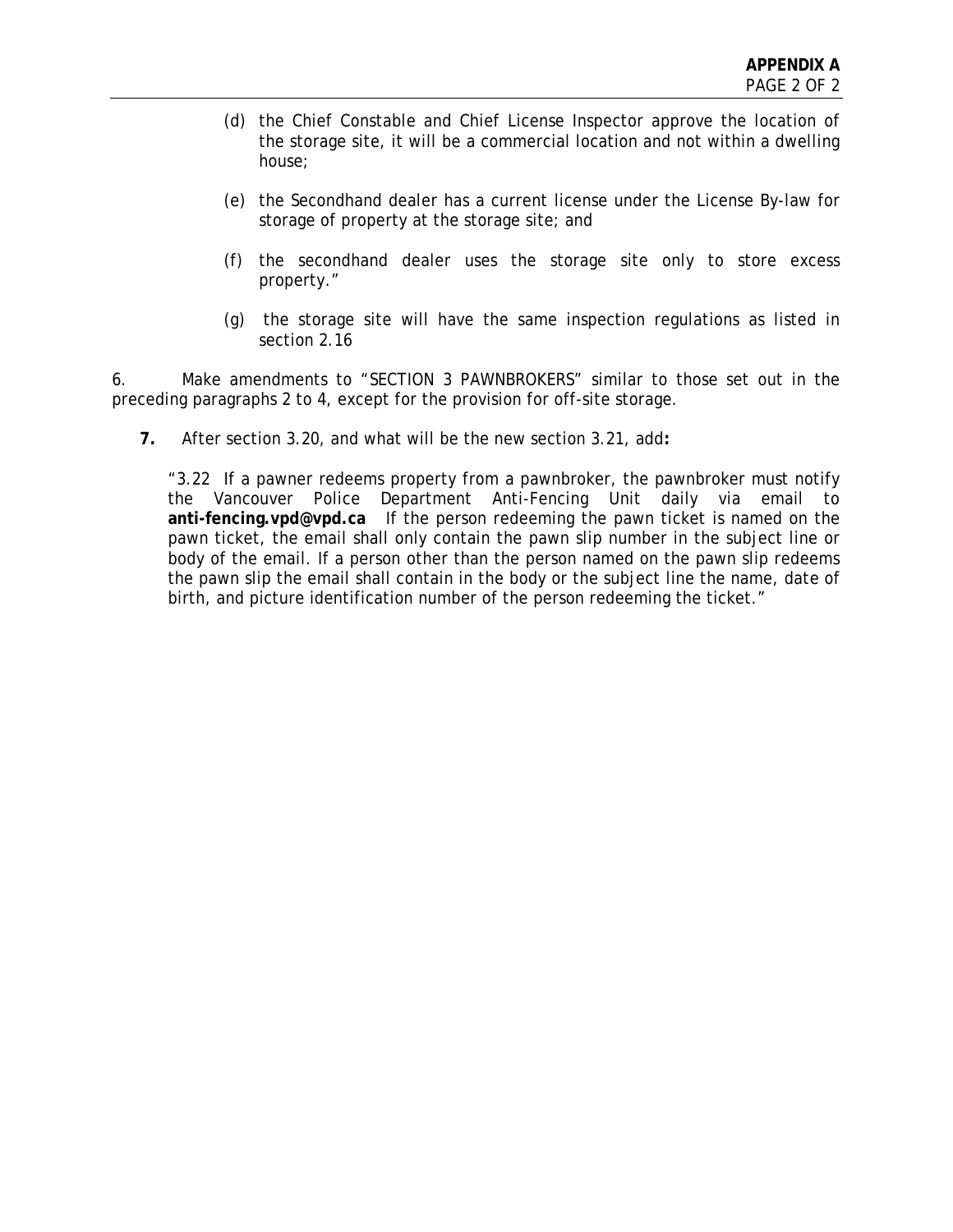## **INDUSTRY COMMENTS**

Comments were solicited from both consignment stores concerning off site storage and the identification change. Their comments are as follows:

Both consignments dealers agreed with the identification changes and both were agreeable to the offsite storage provisions. One did comment on the cost associated with having to rent additional space and the transporting of the goods to and from storage. Information Meeting re: Bylaw 2807 amendments

2005-09-07 1400hrs

- Why don't we take valid IDs from other countries, ie. that country's Citizenship card?
- Some people's appearance changes every time you see them. What are we to write?
- Can we scan a person's ID once, issue our own ID card and use that instead of asking for and checking their ID every time?
- Is Civil Liberties not concerned about asking for people's height, weight, eye colour and race?
- Shops feel uncomfortable taking eye colour, height, weight and race. Some said they would rather take and send a digital photo.
- Do E-bay type shops have to comply with Bylaw 2807?
- Do specialty retail shops, such as bike shops and jewellery stores, that occasionally take in items in trade, have to report on Xtract?
- What if the ID has no issue or expiry date? Canadian Citizenship cards have neither.
- Social Services sometimes issues a notarized photocopy of a person's photo with the person's personal information. Is this an acceptable form of ID?
- In the case of consigned goods, if the customer wants to pick up his consigned item earlier than the 35 day hold, can he?
- How do we address items that are recycled? For example, if a shop charges \$5 to the customer to drop off their computer for recycling, then the shop then breaks the computer into its components, and sells the components, do they have to report that computer to the police?
- Regarding point 7, letting police know when a pawned item is redeemed, this creates an addition load to the store owner, affecting their bottom line. Store owners felt one person would have to be dedicated to this task. Large, US pawnshop software companies don't include a redemption section in their software. It will cost lots of money.
- Should there be a minimal dollar value before entering on Xtract?
- Would the city consider lowering the holding period?
- Perhaps the police department could offer the public a "Personal Property" Database" to ease up and speed up the reporting times of stolen property for victims of theft.
- Why won't the police check serial numbers on CPIC when a shop owner calls?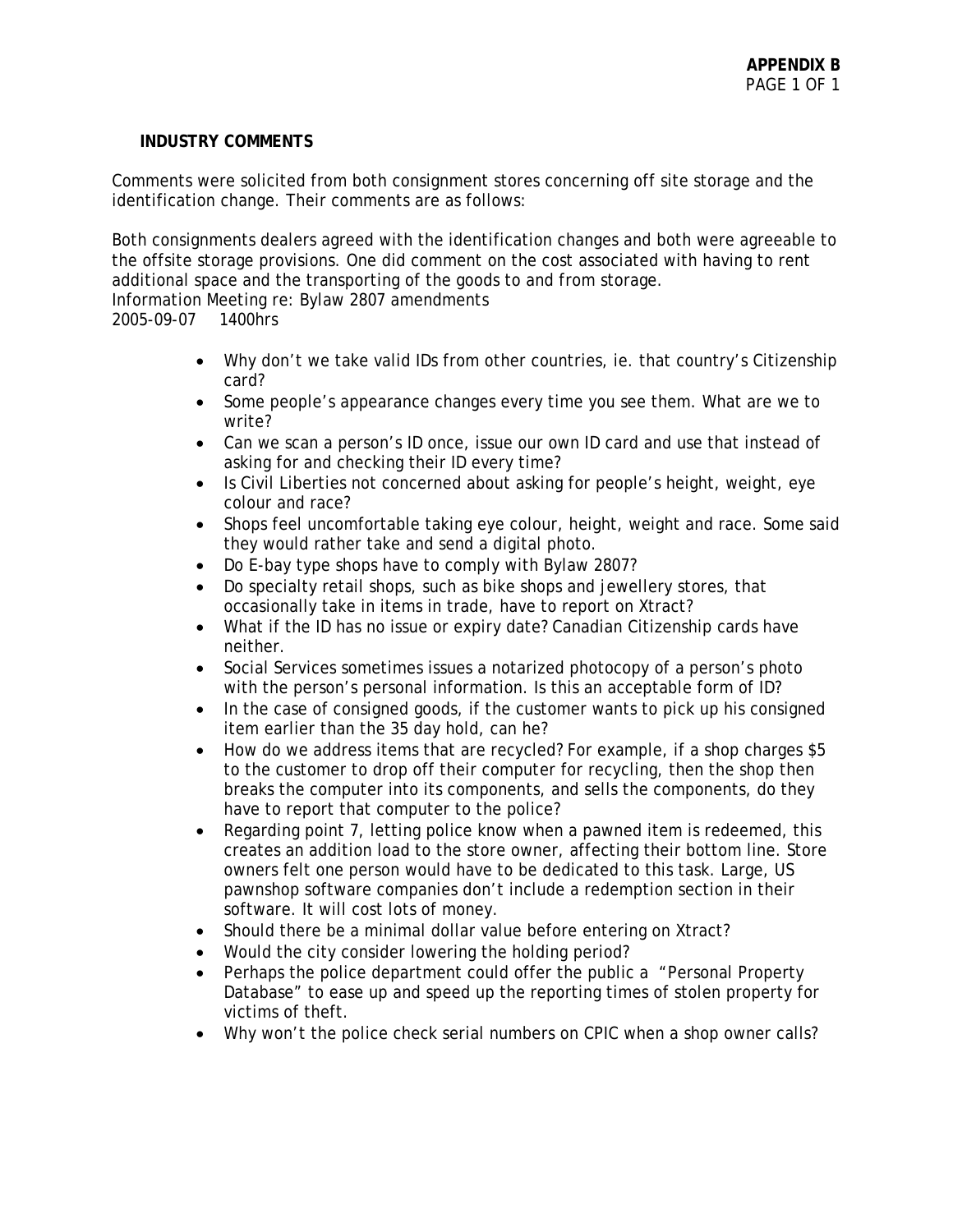#### **IN THE SUPREME COURT OF BRITISH COLUMBIA**

Citation: *Royal City Jewellers & Loans v. New Westminster (City),* 2006 BCSC 203

> Date: 20060207 Docket: L041728 Registry: Vancouver

#### Between:

**Royal City Jewellers & Loans Ltd.**

Petitioner

And:

**The City of New Westminster**

Respondent

Before: The Honourable Madam Justice Boyd

**Reasons for Judgment**

**(In Chambers)**

Counsel for Petitioner: E.N. Kornfeld

Counsel for the Respondent: J.G. Yardley

Date and Place of Hearing: November 18, 2005

and H. Silber

Vancouver, B.C.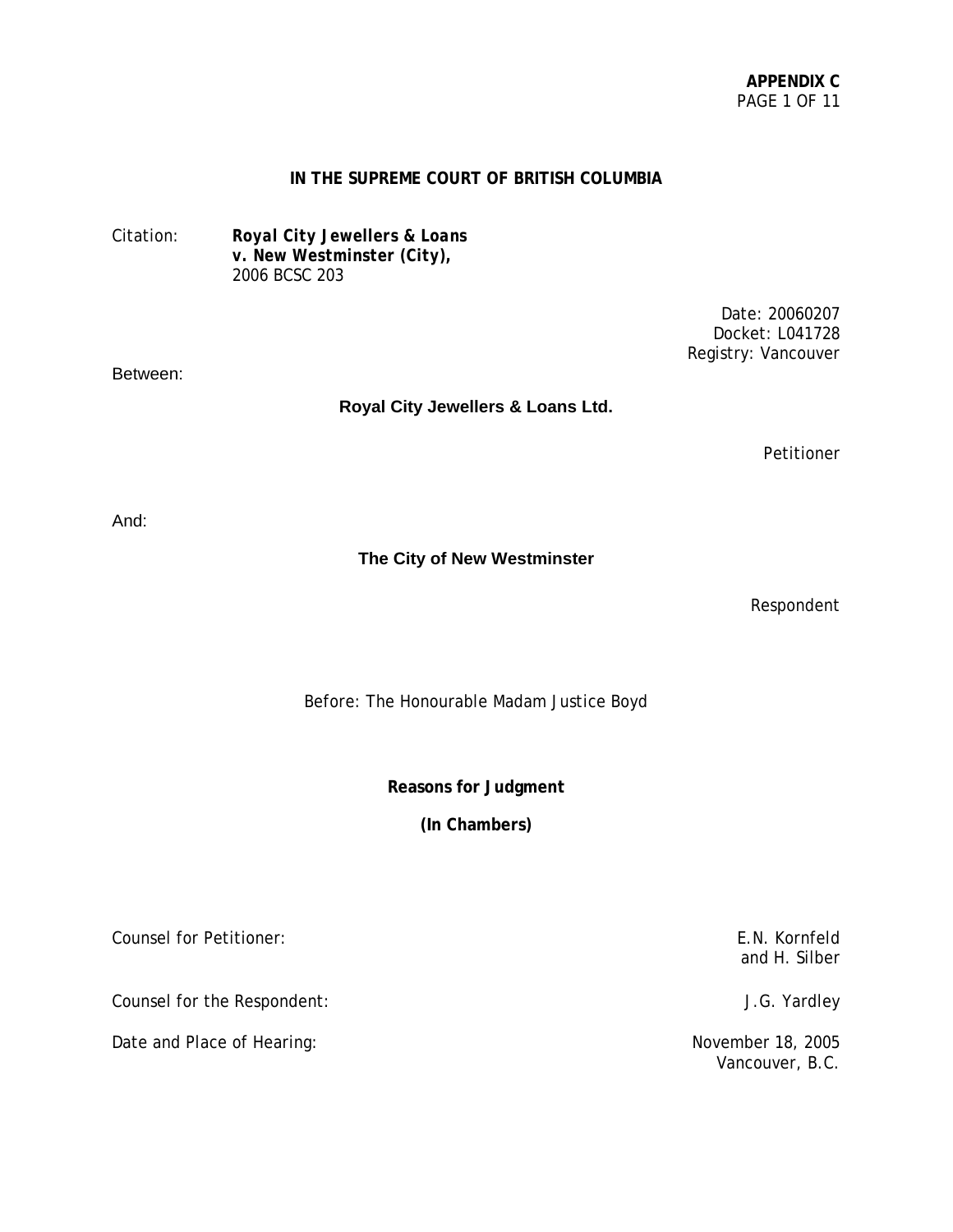# **Introduction:**

[1] The petitioner, Royal City Jewellers & Loans Ltd., ("Royal City") seeks a declaration that the City of New Westminster Bylaw No. 6408, 1997, *A Bylaw to Regulate Second Hand Dealers within the City of New Westminster,* (the "Bylaw") is *ultra vires* the powers and authority of the Corporation of New Westminster (the "City") by the *Community Charter* S.B.C. 2003, c. 26, or any other enactment. The City opposes the application and seeks a dismissal of the application with costs.

# **Preliminary Objection:**

[2] By way of preliminary objection, City's counsel, Mr. Yardley, submits the Court ought not to exercise its discretion in granting any remedy under Rule 10 since this Bylaw, like many others involving the regulating and licensing of businesses, is presently undergoing a review. A report concerning the new proposed Bylaw was put before the City's Municipal Council on October 3, 2005. It was resolved that the City staff ought to consult with local pawnbrokers and second hand dealers regarding the proposed new Bylaw. Since it is expected that the new Bylaw will be passed by late January 2006 he submits that, whatever the result here, this matter can not be resolved in this hearing since yet another Bylaw will soon be in place, with presumably different issues raised.

[3] In support of his position he relies on the decision of Skipp L.J.S.C. (as he then was) in *Three Stars Investments Ltd. v. Narod Developments Ltd.* [1981] B.C.J. No. 112 (B.C.S.C.), in which it was held that it is inappropriate to proceed by way of petition under Rule 10(1)(b) where, "a decision will not end the matter, but requires further proceedings to be pursued".

[4] While it may be the new Bylaw will raise new issues to be resolved, I do not agree that based on the materials presently before the Court "a decision will not end the matter", at least regarding this Bylaw. Presumably the broad issues raised and addressed here will be of some assistance in guiding municipal staff in ensuring the future Bylaw falls within its proper constitutional parameters. Thus I will not accede to the preliminary objection raised.

# **Background Facts:**

[5] Royal City describes itself as the largest pawnbroker in British Columbia and likely the largest pawnbroker in Canada. It has operated as a family-owned business since it was established some 49 years ago. The current general manager and director, Mr. Bernard Isman, is the founder and first President of the British Columbia Pawnbroker's Association and has served as an officer of that association since 1994.

[6] Since 1997, Royal City, like all other licensed pawnbrokers and second hand dealers in the municipality, has been subject to Bylaw No. 6048. The relevant sections of that Bylaw provide as follows:

- 4. Every Second Hand dealer must keep and use in his business a book or a computer record, known as the Second Hand Dealers' Register, containing in the English language the following:
	- (i) a correct account and description of each Second Hand Article bought, taken in trade, barter or pawn, or otherwise received in the course of business, including all descriptive marks, the make, model and serial numbers, be they stamped, engraved or on a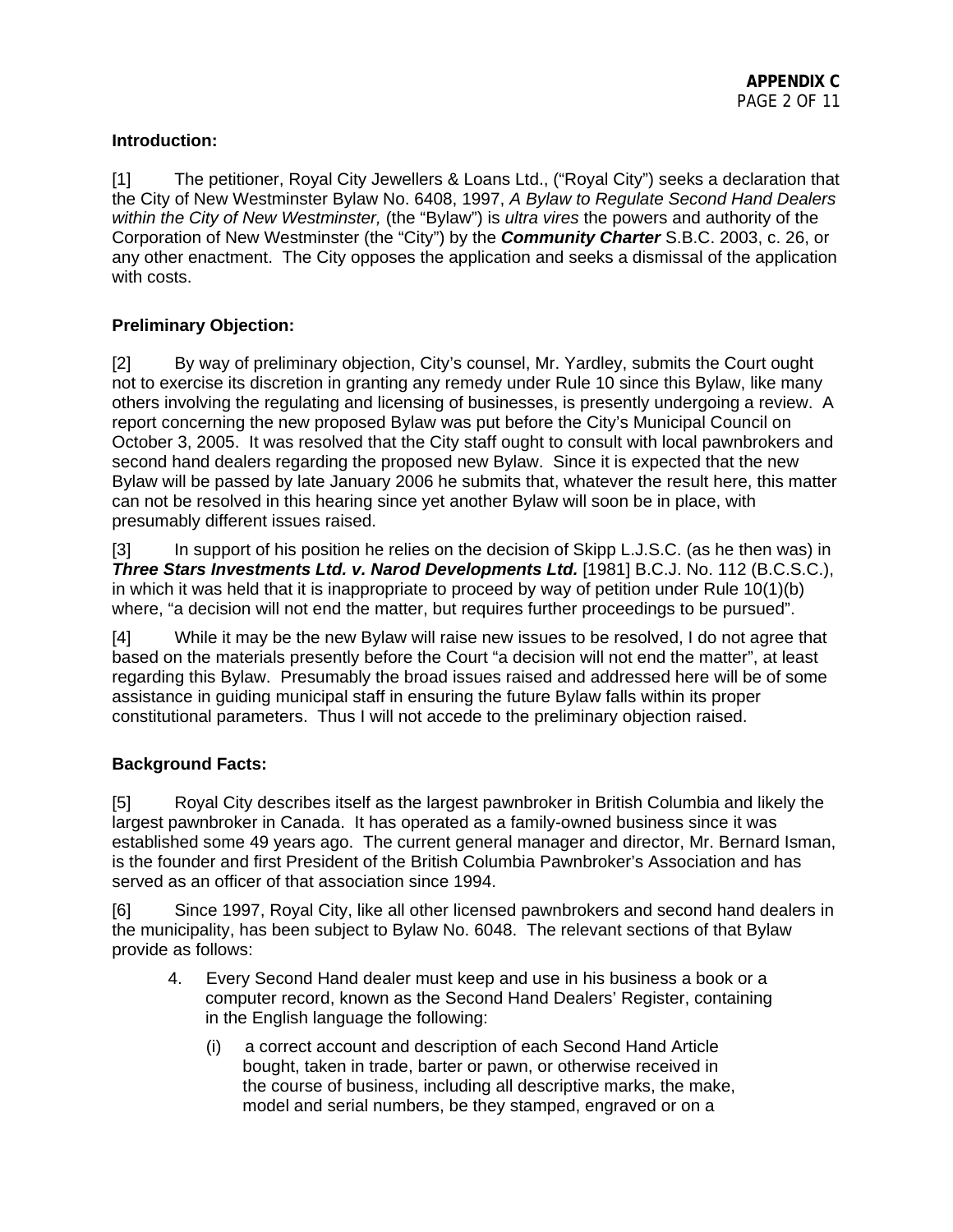label, and any other letters, numbers or names, or combinations thereof, on each article;

- (ii) the precise minute, hour, and day of the receipt of each article;
- (iii) the full name, address, and description of the person from whom the second hand article is received or bought, and confirmation of same by picture identification including the type and serial or registration number other identification used;
- (iv) whenever possible, the make, description, and provincial licence number of any motor vehicle used for delivery of such Second Hand Articles received or bought, with the exception of those persons who arise via public transit or taxi cab; in such cases as the Second Hand Dealer is operating a drive-in facility, such as a scrap yard or junk yard, the recording of vehicle descriptive information shall be mandatory;
- (v) in cases where only a single item is exchanged, the exact price paid for that item. In cases of multiple items exchanges to a total of less than \$400, a total price only will be required. In cases where the total price exceeds \$400, the price paid for each Second Hand Article will be required.
- (vi) the name, initials or staff number of the staff person who takes in the item; and

 no Second Hand Dealer shall permit any page or any entry made in the Register to be erased, obliterated, defaced or removed.

- 5. Every Second Hand Dealer must produce immediately, upon request, during business hours, the Second Hand Dealers' Register for inspection by the Chief Constable or any Constable and, upon request, give the Second Hand Dealers' Register for inspection elsewhere or for use as evidence in Court. Under some circumstances, at the discretion of the Chief Constable or the Constable requiring such evidence, an exact photocopy or printout of the specific page or pages of the Register, signed and dated by the Chief Constable or the Constable as an exact copy of the register, may be sufficient for investigative or Court purposes. In addition, every Second Hand Dealer must keep within his shop any Second Hand Dealer' Register that contains any entries which are less than 24 months old.
- …
- 8. In addition to the Second Hand Dealer's Register, for each business day ever Second Hand Dealer shall complete a form in accordance with Schedule "A" to this bylaw which shall include all of the information included within the Second Hand Dealer's Register as set-out in Section 4. Each completed from shall then be delivered to the Chief Constable no later than 09:30 a.m. of the business day following the business day for which the form has been completed. The Chief Constable may designate the format for the transfer of this information and may direct that it be communicated to his office by means of the Internet, fax or other telecommunications system. In any such case that the Chief Constable directs the information be transmitted via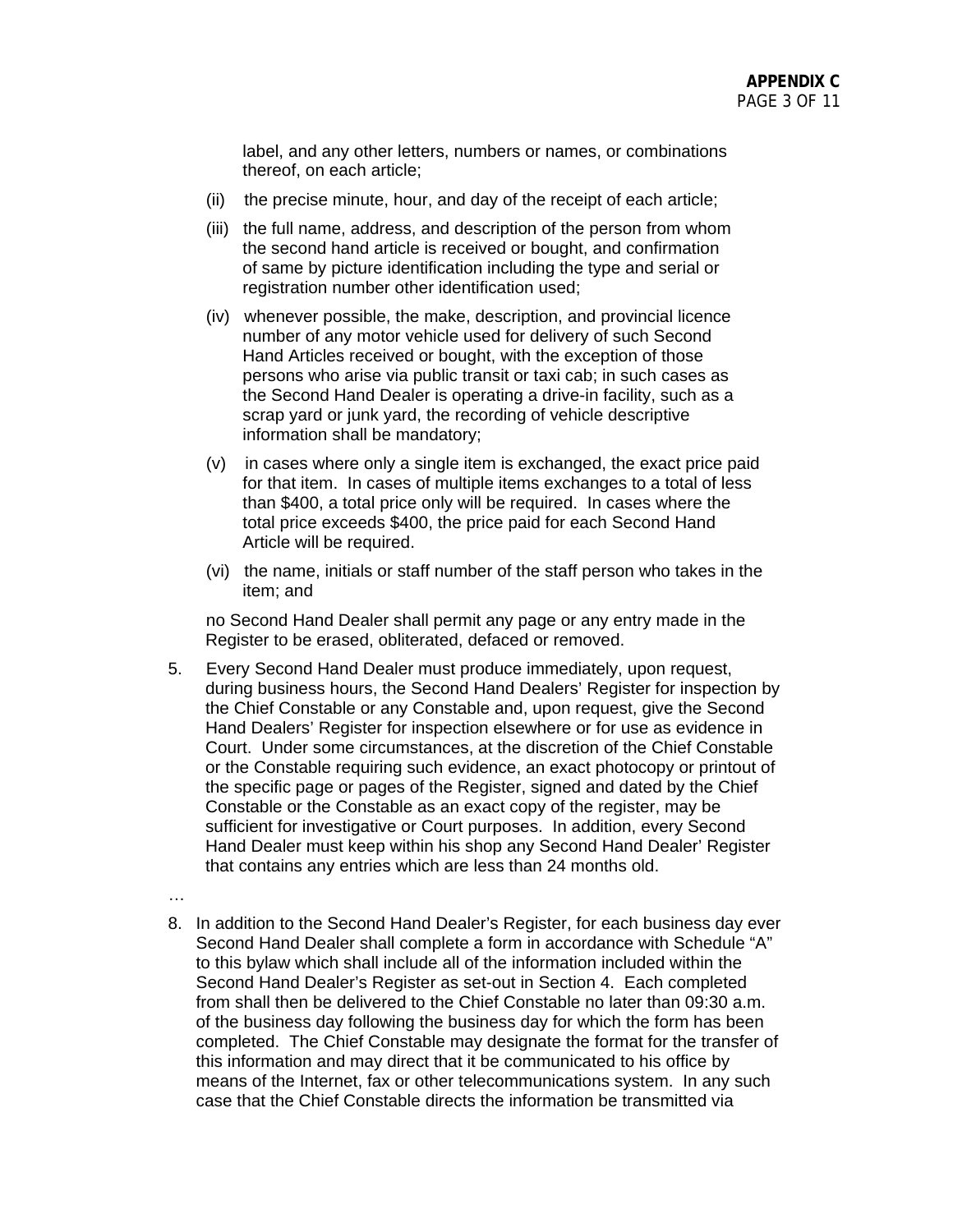computer media, he may also direct the program which will be utilized in order to ensure unanimity between all Second Hand Dealers.

[7] While Royal City does not object to the collection of the information and the maintenance of the Second Hand Dealers' Register, as required by s. 4 of the Bylaw, it objects to the delivery of that information to the police as required by Sections 5 and 8. Royal City says that its business fills a long established historical gap in the market, providing short-term loans to borrowers who have lower and more uncertain incomes who are thus less likely or less able to obtain short term financing from larger financial institutions. The majority of its loans are under \$200.

[8] Mr. Isman deposes that currently Royal City makes annual loans totalling \$13 million on the security of goods valued at approximately \$55 million. Of that amount, he says the annual value of the goods actually found to be or suspected by the police to be stolen property totals less than \$10,000, representing loans of approximately \$2 million. Applying a second measure, he says that Royal City makes an average of 65,000 individual loans per annum with an average of 2.5 items per loan offered as security or 162,500 items. Of that total, he says that each year the police seize approximately 20-25 items as suspected stolen property. Accordingly, he concludes that only approximately  $1/70<sup>th</sup>$  of 1% of those items annually pawned with the petitioner are either stolen property or suspected of being stolen—a total of .0070 of all items pawned. Based on his own experience and that of the various pawnbrokers' associations, he concludes "there is no widespread epidemic of trading in stolen goods through a pawnbroker".

[9] Mr. Isman's evidence is challenged by Sergeant Doug Fisher, a police officer with the Vancouver Police Department who is in charge of the Anti-Fencing Unit. He insists the pawn/second hand industry "has a significant link with crime and criminality" and that "effective investigation of property crime requires access to second hand transactions by information management tools designed to support the analytical and investigative requirements and needs of police officers".

[10] Apart from their disagreement concerning whether there is any connection between the pawn/second hand industry and criminal activity, they also disagree as to which is the appropriate computer database system which ought to be adopted for police investigation work. Mr. Isman supports the adoption of the L.E.A.D.S. Online system (LEADS) whereas Sgt. Fisher suggests the adoption of the XTRACT system, presently used by the Vancouver Police Department.

[11] In the case of the LEADS system, the particulars of pawn or second hand transactions are reported electronically daily to LEADS (a U.S. based company) and may be accessed by law enforcement agencies under contract with LEADS, which allows law enforcement agencies to obtain the description of the merchandise. However, it is only if there is a suspected crime involving such merchandise that the law enforcement agencies are permitted access to the particulars of the person who sold or pawned the merchandise.

[12] In the case of the XTRACT system, using data on the Vancouver Police Department controlled computers, the police are automatically able to compare CPIC and PRIME-BC stolen item databases against the full database of second hand items to present investigators with daily potential matches. Contrary to the LEADS' one day lag in "alerting" functionality, the XTRACT system allows police to effect an immediate arrest or initiate surveillance immediately.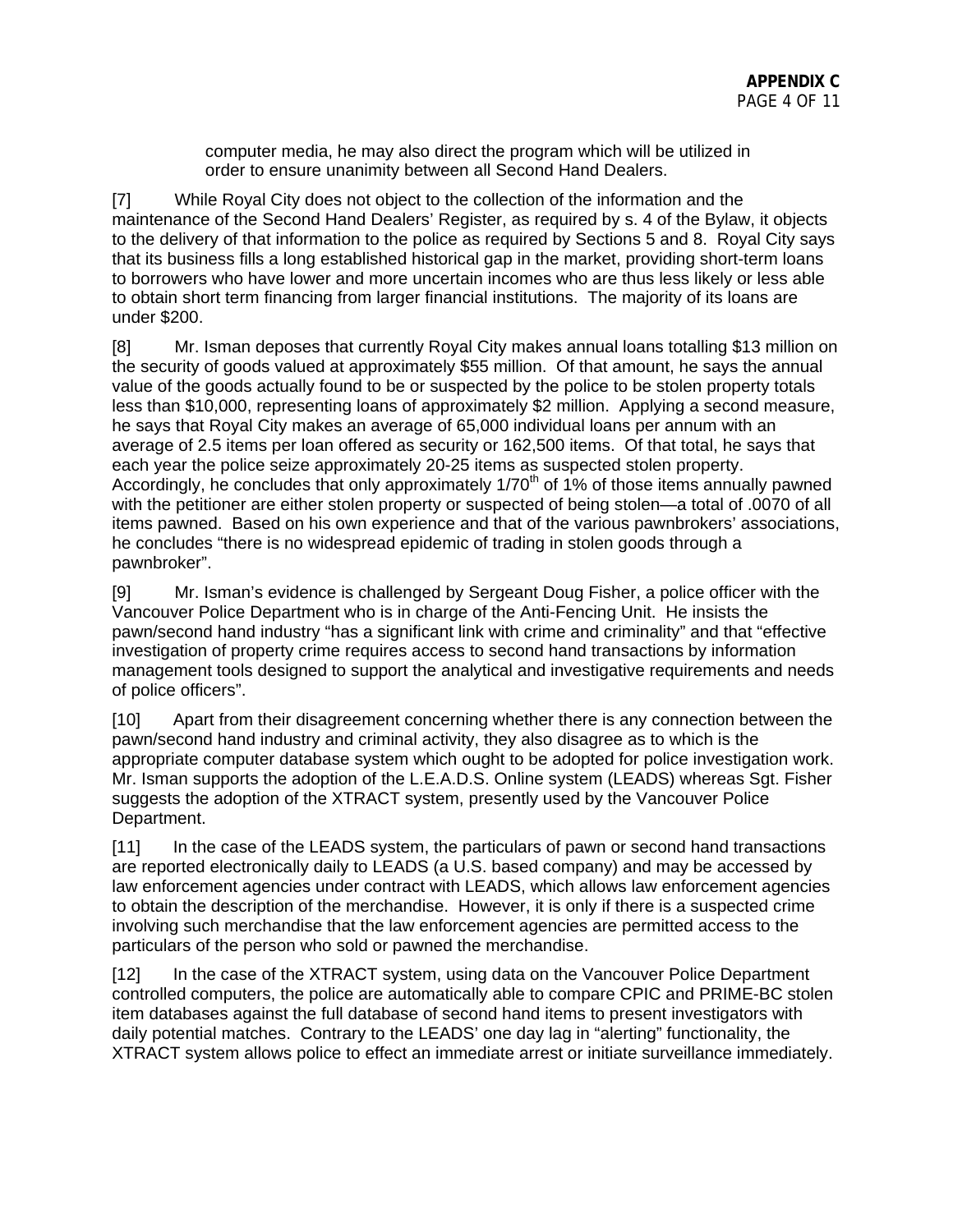## **Issues:**

[13] The petitioner has raised multiple grounds of challenge which raise the following issues:

- 1. Is the City legislating criminal law? In other words is the pith and substance of the Bylaw criminal law such that it falls within federal jurisdiction and is therefore *ultra vires* the power of the Province and thus *ultra vires* the powers of the municipality?
- 2. If not, is the Bylaw *ultra vires* the municipality, as being outside the authority delegated by the Province to the municipality pursuant to s. 59 of the *Community Charter*, S.B.C. 2003, c. 26?
- 3. If not, do the provisions of the Bylaw nevertheless violate citizens' rights of privacy protected by the *Personal Information and Privacy Act* or the *Personal Information Protection Act*?
- 4. If not, does the Municipality's provision of the information in question constitute an illegal search and seizure of information, contrary to s. 8 of the *Charter of Rights and Freedoms*?

## *1. Is the City legislating criminal law?*

[14] Before commencing this exercise, it must be acknowledged that certain principles of interpretation must be applied in scrutinizing a statute which empowers a local government. The parties agree that as dictated by the Supreme Court of Canada in *United Taxi Drivers' Fellowship of Southern Alberta v. Calgary (City)* (2004) 46 M.P.L.R. (3d) 1 (S.C.C.), the Courts must take a broad, purposive approach when interpreting statutes which empower local governments. The onus is on the party alleging a bylaw is *ultra vires* to show a lack of authority on the part of a municipality and not on the municipality to show it is *intra vires*. (*Kuchma v. Tache* [1945] S.C.R. 234, at ¶ 12).

[15] The starting point is a consideration of the *Community Charter* (supra). Section 1(2)(a) provides:

the Provincial Government recognizes that municipalities require (a) adequate powers and discretion to address existing and future community needs...

[16] Further Section 3 provides:

The purposes of this Act are to provide municipalities and their councils with

- (a) a legal framework for the powers, duties and functions that are necessary to fulfill their purposes,
- (b) the authority and discretion to address existing and future community needs, and
- (c) the flexibility to determine the public interest of their communities and to respond to the different needs and changing circumstances of their communities.
- [17] Section 4(1) repeats the principle of interpretation noted earlier: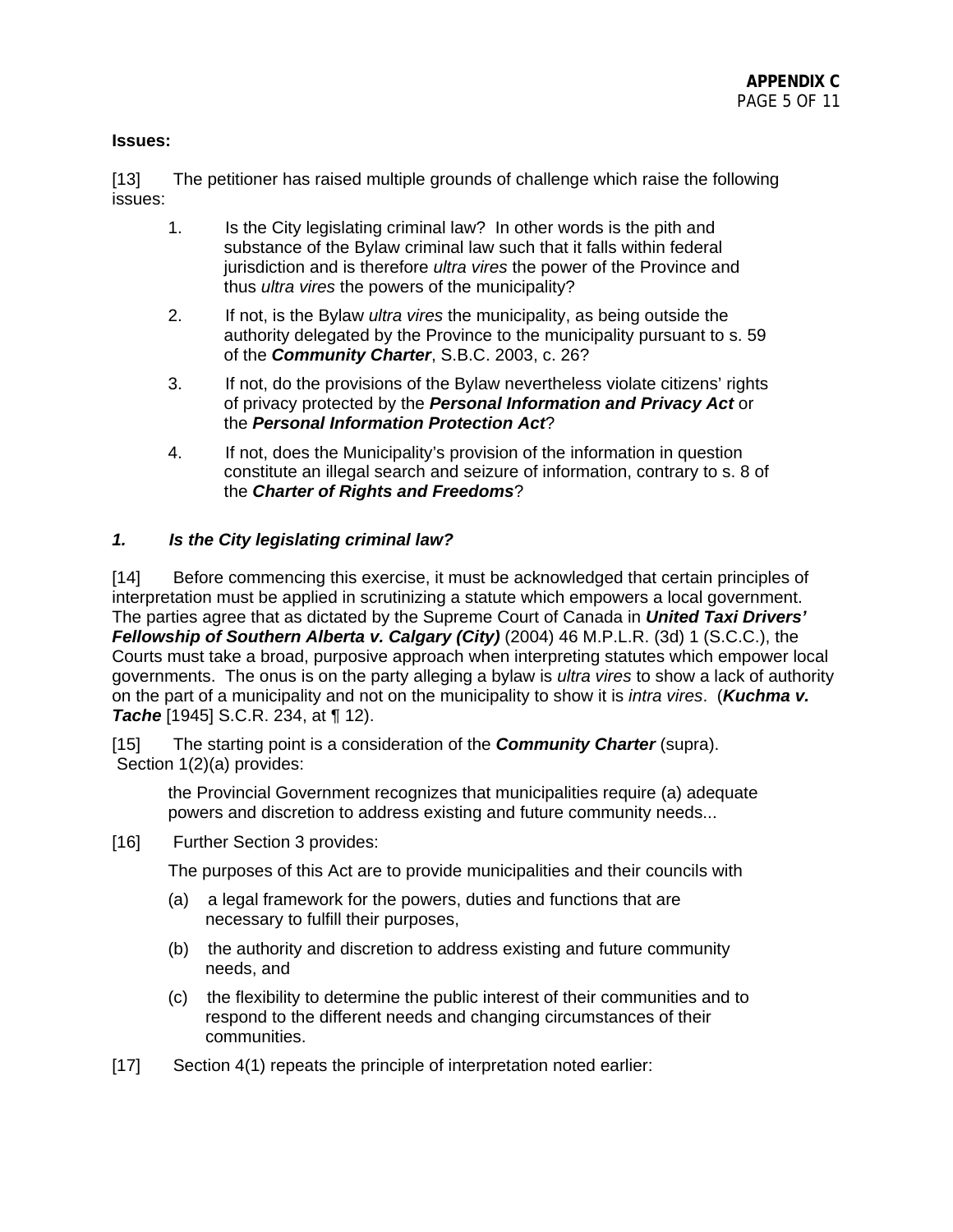The powers conferred on municipalities and their councils by or under this Act or the *Local Government Act* must be interpreted broadly in accordance with the purposes of those Acts and in accordance with municipal purposes.

[18] Section 7 states:

The purposes of a municipality include

…

(b) providing for services, laws and other matters for community benefit,

….

- (d) fostering the economic, social and environmental well-being of its community.
- [19] Section 8 deals generally with the authority of municipalities to regulate businesses:
	- 8 (6) A council may, by bylaw, regulate in relation to business.
- [20] The term "regulate" is defined in Section 1 as follows:

includes authorize, control, inspect, limit and restrict, including by establishing rules respecting what must or must not be done, in relation to the persons, properties, activities, things or other matters to be regulated.

[21] Finally, I turn to s. 59 which deals specifically with a municipality's power to impose requirements on second hand dealers, including that they notify the City's Chief Constable after purchasing, taking in or receiving used or second hand goods. It provides:

A council may, by bylaw, do one or more of the following:

- (b) In relation to person engaged in the business activity of purchasing, taking in barter or receiving used or second hand goods,
	- (i) require such persons, after purchasing, taking in or receiving used or second hand goods, **to notify** the chief constable who has jurisdiction in the municipality within the time period established by the bylaw….

#### (my emphasis)

[22] As I understand it, the petitioner submits, relying on the decision of the Provincial Court of New Brunswick in *Fredericton (the City of) v. The Re-Purchase Shop* (Unreported December 3, 2004), (hereinafter referred to as "*Re-Purchase Shop*"), that Sections 5 and 8 of the subject Bylaw, which require disclosure of the recorded information to the police, are *ultra vires* the City as being an encroachment on the federal criminal law jurisdiction.

[23] In *Re-Purchase Shop*, the pawnbroker dealer challenged the constitutionality of the municipal by-law, which like the Bylaw in issue, required the pawnbroker to submit a report to the Chief of Police or his designate of all transactions involving goods received by the dealer during the previous seven days. While the dealer was apparently content to collect the information in the ordinary course of business as required by s. 5(1) of the by-law, he refused to provide the report to police, as required by s. 5(4) of the by-law. The Court rejected the municipality's submission the criminal aspect of the by-law was merely ancillary and that the main intent of the by-law was to deal with property (and the re-unification of the property with its rightful owner). Cumming P.C.J. concluded at ¶ 4-5: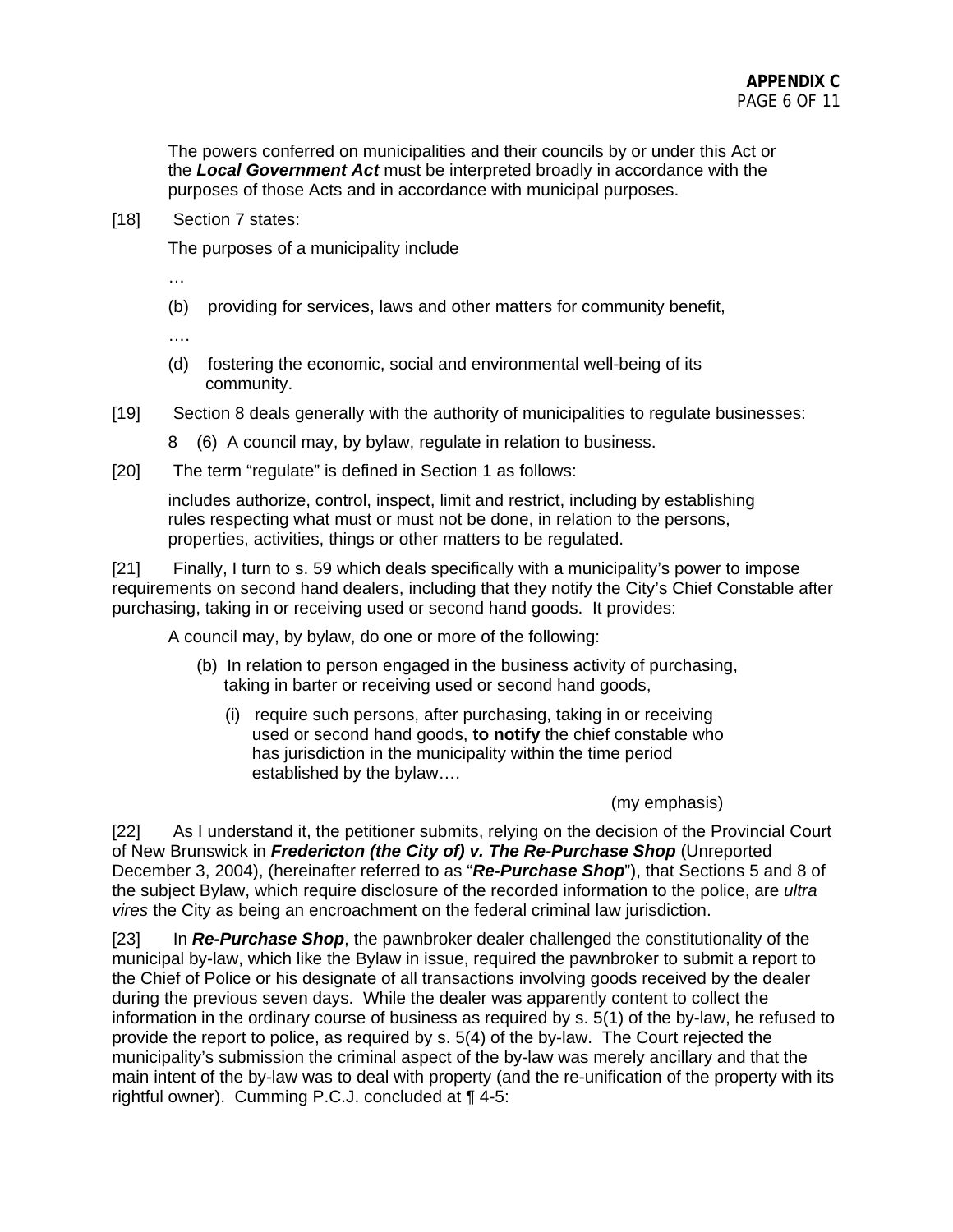The sole purpose of this subsection is to facilitate criminal investigations. Given the contents of Subsection 5(1) there can be no other conclusion. The purpose is to require pawnbrokers to act, for all intents and purposes, as agents of the police. It forces the pawnbroker to provide information to the police for the purpose of the police investigating criminal offences which would not otherwise be available to the police outside the search warrant framework. This is not an ancillary aspect of the by-law, a 'side effect', so to speak, of a valid enactment relating to property and civil rights. It is the purpose of the subsection.

This purpose and intent, in my opinion, makes Subsection 5(4) of the bylaw criminal legislation, *ultra vires* the power of the municipality, and thus not enforceable….

[24] I am of course not bound by the decision of this Provincial Court. In any case, at least based on the enabling statutes in British Columbia, I reject the notion that the pith and substance of the subject Bylaw is criminal law. To the contrary, I accept the City's submission that on a consideration of the provisions of the *Community Charter*, read in conjunction with the provisions of the Bylaw, it cannot be said that the Bylaw is in relation to criminal law, or that its pith or substance is merely to facilitate criminal investigations.

[25] Neither the Bylaw as a whole, nor Sections 5 and 8 in particular, have the purpose or effect of establishing criminal offences or establishing acts that are defined as criminal (*R. v. Chung Chuck* [1929] 1 D.L.R. 756 (B.C.C.A.)). Rather the Bylaw is directed at the investigation and prevention of crime. As noted in the authorities and ss. 7(a) and (d) of the *Community*  **Charter**, the prevention of crime is an aspect of providing good government of the community and fostering the economic, social and environmental well-being of the community (*Dawson v. Bedard* [1923] 3 W.W.R. 412 (S.C.C.)).

[26] Even if the Bylaw involves matters which have an element of criminal behaviour specifically the deterrence of criminal activity—this is not sufficient to bring it within the jurisdiction of Parliament (see *Dawson* (supra)). Finally, as Mazko J. noted in *Perry v. Vancouver (City)* (1990), 1 M.P.L.R. (2d) 69 at page 75, ¶ 18:

Even though provincial legislation may touch upon an area of criminal law, it may still be valid if its purpose is to prevent crime or to suppress the conditions which foster the development of crime.

…

The City is not required to prove that a particular activity contributes to crime, or, indeed that the measure taken will prevent crime.

[27] I find that the Bylaw only regulates aspects of the operation of second hand dealer businesses. It does not criminalize nor does it purport to criminalize any aspect of the actions of the petitioner or anyone else in terms of its purpose or effect. Rather, it is directed to the manner in which the second hand trade is carried on. (See *Cal Investments Ltd et al. v. City of Winnipeg* (1978), 6 M.P.L.R. 31; *Re Moffat v. Edmonton (City)* (1979) 99 D.L.R. (3d) 101; *Eve Studio v. Winnipeg* [1984] 4 W.W.R. 507; and *538745 Ontario Inc. v. Windsor (City)* [1988], O.J. No. 133)).

[28] In the end result, I reject the petitioner's submission that the impugned Bylaw is a matter of criminal law and therefore falls within Federal jurisdiction.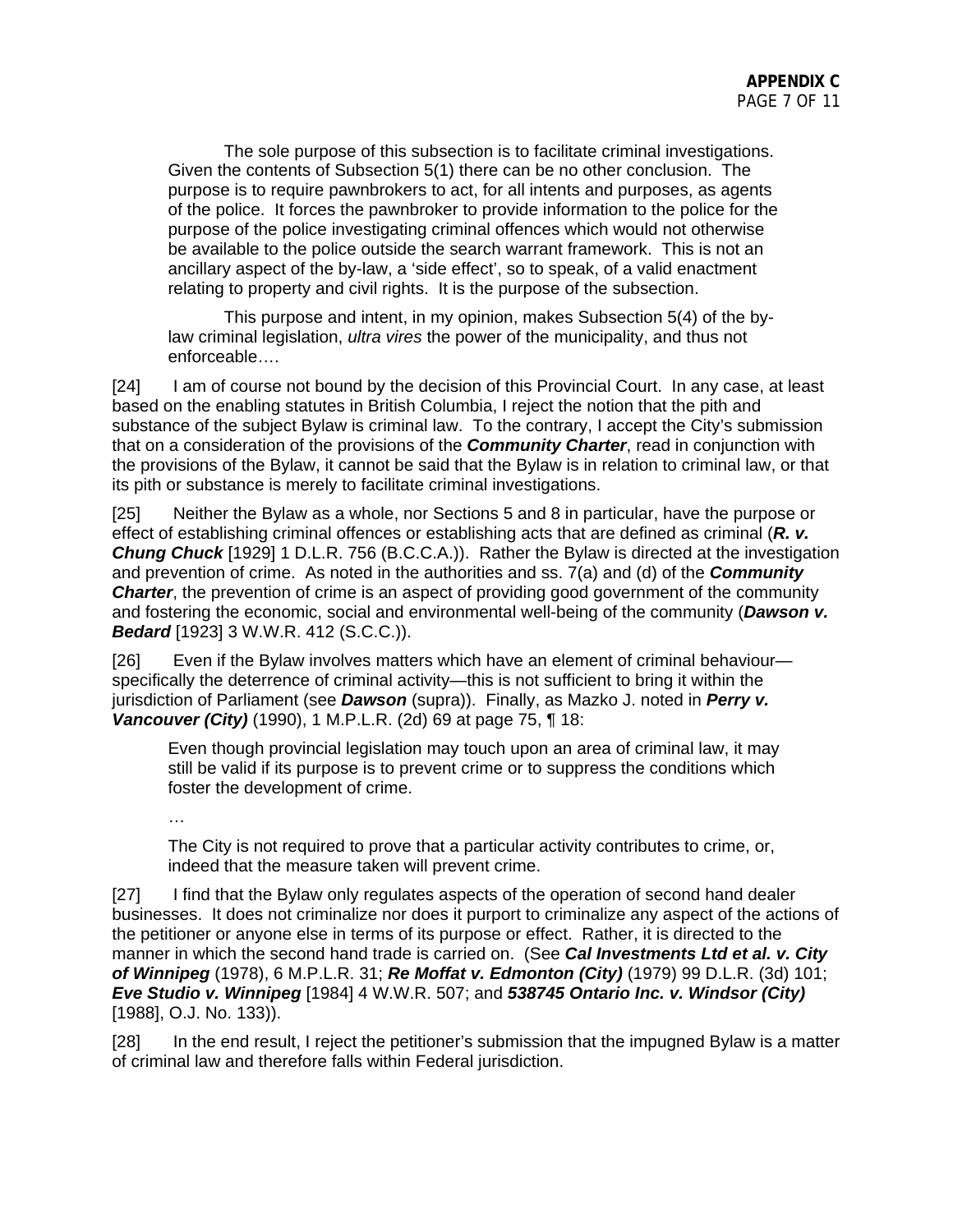## *2. Is the Bylaw ultra vires as being outside the authority delegated to the Municipality under s. 59 of the Community Charter?*

[29] The petitioner submits that while the Bylaw may have been properly created under the authority of s. 59 of the *Community Charter*, the latter statute goes no further than to provide the municipality with authority to pass a Bylaw whereby a second hand dealer is required to "notify" the municipality's Chief Constable of a second hand transaction and to prohibit the disposition of a second hand article during the period set out in the Bylaw. Beyond this, the petitioner says the City has no authority. Specifically it says the City has no authority under s. 59(b)(i) of the *Community Charter* to oblige the second hand dealers to become "agents of the police" responsible to provide the police with the name and address of the pawner or vendor and the financial particulars of the transaction.

[30] I reject this submission. I accept the City's submission that in considering the meaning of s. 59(b)(i), the "guiding principle is the lawmaker's intention" (*City of Montreal v. 2952-1366 Quebec Inc*., 2005 SCC 62). Rather than relying on the literal meaning of the language used, the meaning of the language must be determined by considering the purpose of the enactment.

[31] Section 59 of the *Community Charter* does not define "notify" nor does it otherwise prescribe what the Chief Constable is to be notified of. I am satisfied that the purpose of this notification requirement, however it is interpreted, is to protect the public interest. As the City's counsel submits, the scope of the notification is for Council to determine, bearing in mind those portions of the *Community Charter* which address "existing and future public needs" (s. 3(b)), "municipal purposes" (s. 4(1)), and "fostering the economic, social and environmental well being of its community" (s. 7(d)). All of these factors must be considered in light of providing the municipal Council with the "flexibility to determine the public interest" (s. 3(c)).

[32] In my view since s. 59 of the *Community Charter* allows a municipality the general power to regulate business and to "require and prohibit" certain undertakings, including pawnbrokers and second hand goods operations, it follows that providing such establishments authority to "notify" the police must go beyond simply providing the police with a description of the goods taken in pawn. There is no basis for such a restrictive interpretation of s. 59, particularly when the local government is provided with jurisdiction to prevent crime (see *Dawson* (supra)).

## *3. Does the Bylaw offend the provisions of either the Personal Information and Privacy Act or the Personal Information Protection Act?*

[33] The petitioner submits the City is a public body and thus governed by s. 26 of the Federal *Freedom of Information and Protection of Privacy Act* ("*FIPPA*") R.S. c. 165. It submits that the Bylaw in issue conflicts with s. 26 of *FIPPA* which provides that:

No personal information may be collected by or for a public body unless

- (a) the collection of that information is expressly authorized by or under an Act;
- (b) that information is collected for the purposes of law enforcement, or
- (c) that information relates directly to and is necessary for an operating program or activity of the public body.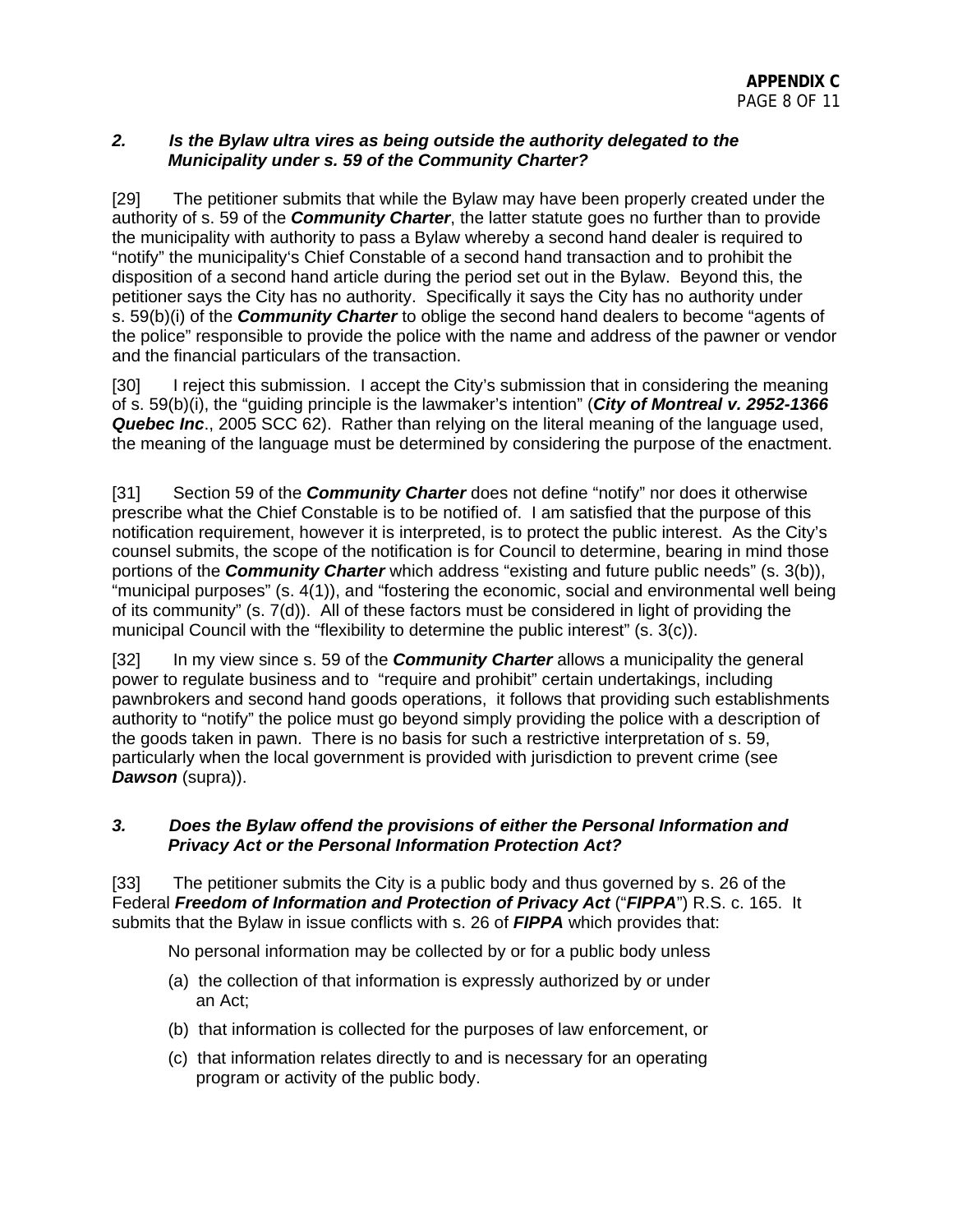[34] The City submits that the collection of the information in issue is not governed by *FIPPA*, but rather by the *Personal Information Protection Act* ("*PIPA*"). The City relies on the reasoning of the Information and Privacy Commissioner in *Order P05-02, Bull Housser & Tupper*, [2005] B.C.I.P.E.D. No. 19, in which it was held that s. 3(2)(d) of *PIPA* is designed to dovetail *PIPA*'s scope with *FIPPA*'s, the Legislature's intent being to avoid overlap between the two statutes. Section 3(2)(d) provides:

This Act does not apply to …(c) the collection, use or disclosure of personal information, if the federal Act applies to the collection, use disclosure of the personal information.

[35] In this case, I agree with the petitioner, that while the petitioner itself is not a public body, it is collecting the information in issue "on behalf of a public body" and is thus caught by *FIPA*. As in the *Bull Housser* decision, the personal information in the hands of the petitioner, is gathered for and on behalf of a public body—in this case, the City.

[36] In any event, I am not persuaded that the collection of the information in issue offends either statute.

[37] If *FIPA* applies, as I have found, then I nevertheless am satisfied the collection of the information in issue does not offend that Act. In my view, the information in issue may be collected, by virtue of falling within any one of the first two exemption categories set out in s. 26—that is the collection of the information is "expressly authorized by or under an Act" or the information is collected "for the purposes of law enforcement."

[38] If the *PIPA* applies, then I am satisfied the petitioner may collect the personal information, even without consent, where the information "is required or authorized by law", as provided by s. 12(1) (h) of that Act. Further, I note that Section 17 of the *PIPA* allows for disclosure of such personal information "for purposes that a reasonable person would consider appropriate in the circumstances and that ….are otherwise permitted under this Act". Section 18(1)(j) allows for disclosure to a public body of personal information without consent, provided the disclosure concerns "an offence under the laws of Canada or a province, *to assist in an investigation or the making of a decision to undertake an investigation" (*my emphasis). Once again, s. 18(1)(o) allows such disclosure without consent provided "the disclosure is required or authorized by law".

[39] I note that in *Order P05-1, K.E. Gostlin Enterprises Limited*, [2005] B.C.I.P.C.D. No. 17, the Privacy Commissioner considered Canadian Tire's requirement that persons returning goods provide identifying personal information for the purpose of detecting and deterring the fraudulent return of goods. One of the issues was whether Canadian Tire's practice and policy complied with s. 11 of the *PIPA* which provides:

…an organization may collect personal information only for the purposes that a reasonable person would consider appropriate in the circumstances and that…are otherwise permitted under this Act.

[40] The Commissioner considered Canadian Tire's policy and concluded at ¶ 59 and 60:

Here we have a retail organization facing ongoing challenges from attempted and successful fraudulent returns of goods, with the organization suffering losses each years due to fraudulent return of stolen goods. We also have collection and use of identifying information that is generally publicly available and non-sensitive in nature. That information is collected and used to detect and deter fraudulent returns of goods as part of its overall loss-reduction strategy. The evidence also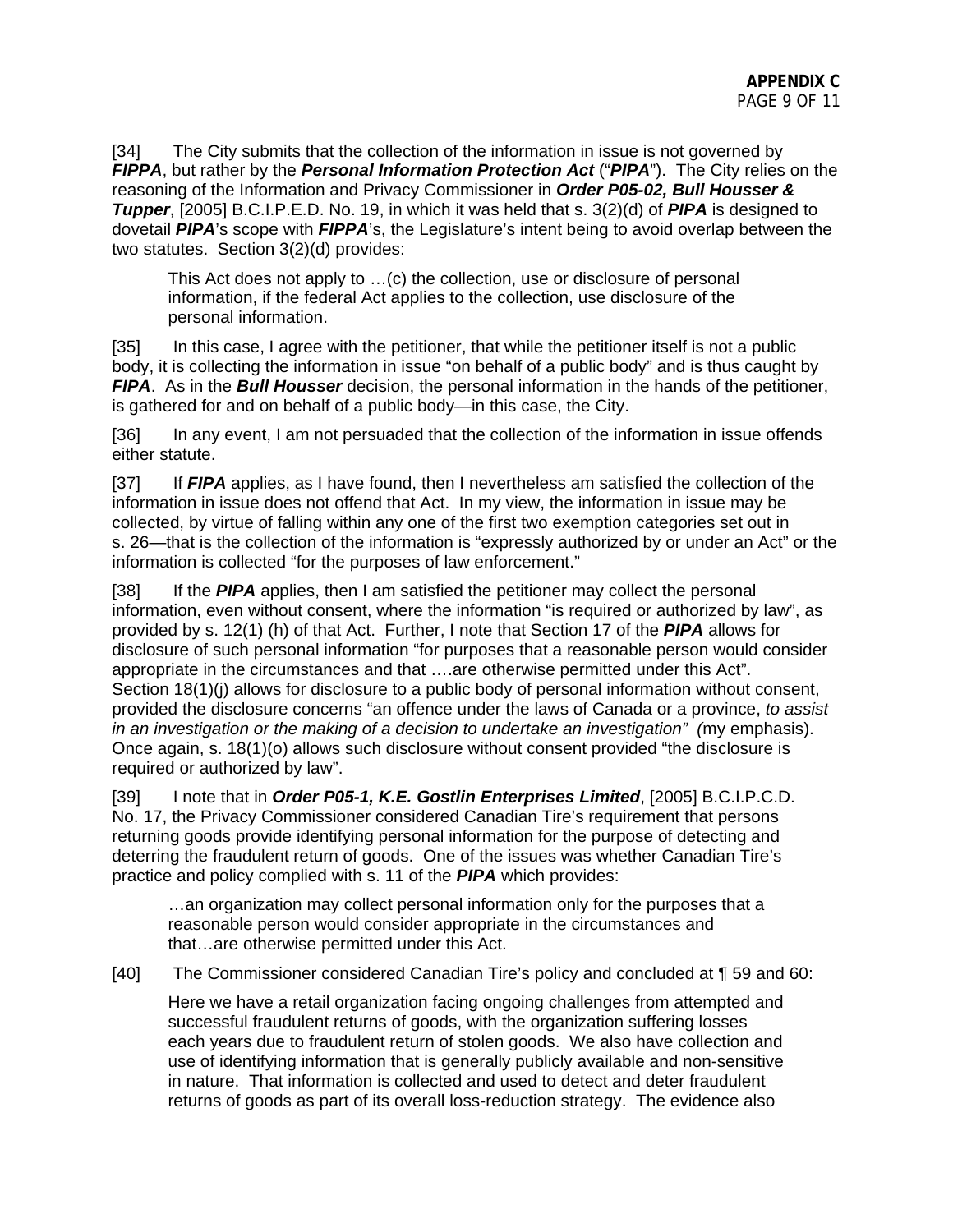shows that the organization does not disclose the personal information to anyone else, except to the police for fraud or theft investigations resulting from the organization calling in the police.

In light of these circumstances, I conclude that a reasonable person would consider the organization's fraud and loss prevention purpose for collecting and using identifying personal information to be 'appropriate in the circumstances'. … (b) that information is collected for the purposes of law enforcement, or (c) that information relates directly to and is necessary for an operating program or activity of the public body.

[41] Likewise, here, the City submits that in circumstances where it is difficult to trace, identify and verify lawful ownership and possession of goods for the purpose of commerce, the collection and disclosure of the personal information of a person having actual possession of the goods is "appropriate in the circumstances" and thus within the limitations of s. 11 of the *PIPA*. I agree with that submission and find that people buying goods from a licensed second hand dealer may reasonably expect that as a matter of licensing by a regulatory body, measures may be taken to ensure transactions and ownership in the goods is legitimate.

## *4. Are the provisions of the Bylaw inconsistent with s. 8 of the Charter of Rights and Freedoms?*

[42] Lastly the petitioner submits the Bylaw in issue effectively authorizes an unreasonable search and seizure of personal information and is thus contrary to s. 8 of the *Charter of Rights and Freedoms*. The petitioner relies on the Court's analysis in *International Escort Services Inc. v. Vancouver (City)* [1988] B.C.J. No. 2475.

[43] In **International Escorts** (supra), the City's By-law required escort services to obtain licences from the City to operate and also required the escort service to maintain a list of all requests made for escort services, the date and time of the request, the name of the escort provided and the fee charged. The By-law also required the escort service to make this list available to any inspector or the Chief Constable for inspection upon request.

[44] Ultimately, Lysyk J. held the By-law did not amount to an illegal search or seizure, since the By-law "did not authorize a forced entry or a search of the premises or the removal of anything therefrom."

[45] In contrast, in the case at bar, the petitioner stresses the Bylaw does allow an opportunity of entry on the petitioner's premises and removal of records for criminal purposes. Section 7 of the Bylaw provides:

Every Second Hand Dealer shall maintain within his shop and must keep open all books and documents relative to the operation of the business during business hours for inspection by the Chief Constable or any Constable and, upon request, must give the books and documents, or in the case of records maintained on a computer base, an exact copy of the data base for inspection elsewhere or for use in Court…

[46] While the impugned Bylaw does allow for entry into and inspection and copying of the petitioner's records, I am not satisfied the Bylaw can be said to be in violation of s. 8 of the **Charter**. Even assuming the City's demands for production amount to a "seizure" of documents within the meaning of s. 8 (which I do not find), here the information contained in the records is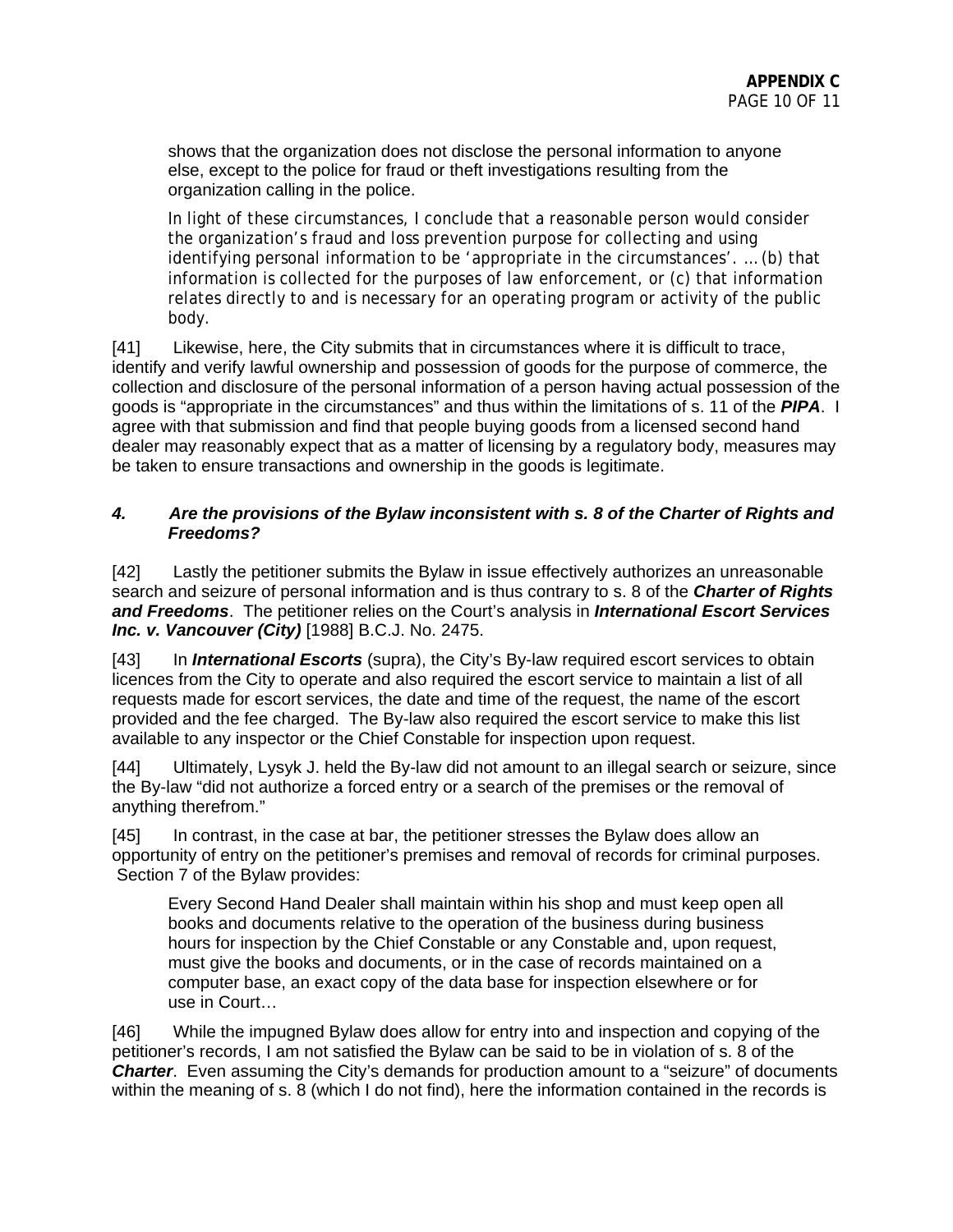not the kind of information which is subject to the protection of s. 8. As Sopinka J. noted in *R. v.*  **Plant** [1993] 3 S.C.R. 281 (S.C.C.), in determining the parameters of "informational privacy", the Court will consider a number of factors including:

…the nature of the information itself, the nature of the relationship between the party releasing the information and the party claiming its confidentiality, the place where the information was obtained, the manner in which it was obtained and the seriousness of the crime being investigated allows for a balancing of the societal interests in protecting individual dignity, integrity and autonomy with effective law enforcement….

[47] Adopting the "contextual approach" adopted in *Plant* (supra), it is notable that here, there is no evidence from any particular individual concerning any alleged violation of his rights under s. 8. There are no facts in this case on which to make such an analysis.

[48] In any case, if such an analysis were made, I would conclude that the manner by which the information is sought is minimally intrusive to the petitioner's customers. As in *Plant* (supra), the information does not intrude into the "biographical core of personal information" of either the petitioner or its customers, or reveal "intimate details of the lifestyle and personal choices of the individual". Thus no s. 8 protection is available.

## **Conclusion:**

[49] In my view, the impugned Bylaw withstands each of the petitioner's challenges. Accordingly, this proceeding is dismissed, with costs to City.

> "M.E. Boyd, J." The Honourable Madam Justice M.E. Boyd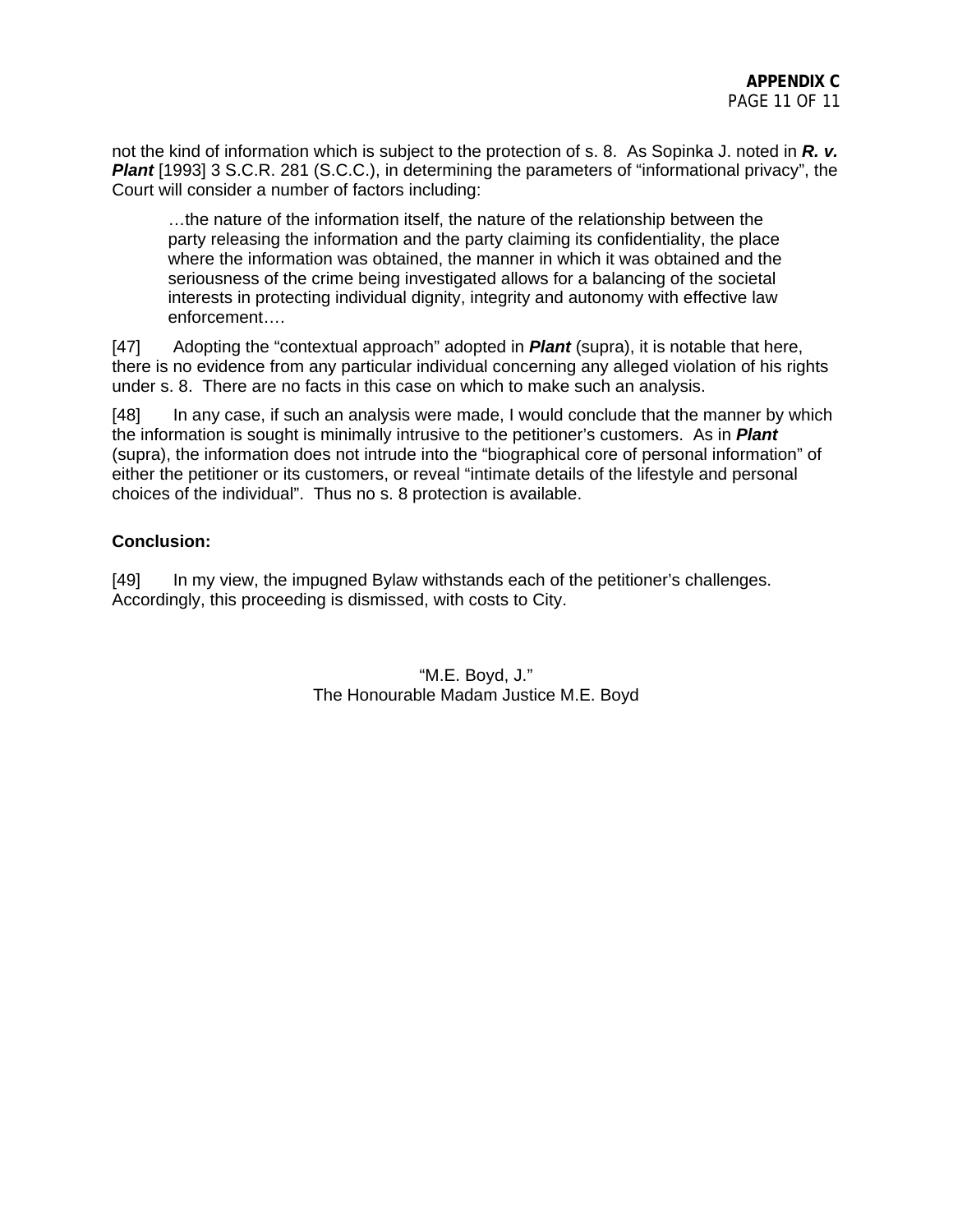

August 30, 2006

Mayor and Council City of Vancouver 453 West 12th Avenue Vancouver, BC V5Y 1V4

Dear Mayor and Council:

Local Government Surveillance Bylaw Report––OIPC File No. 17823

British Columbia's municipalities have for decades had second-hand dealer and pawnbroker bylaws requiring reporting of information to police. In recent years, however, it has become more and more common for municipalities to enact bylaws requiring businesses to collect their customers' personal information and provide it to local police agencies or licensing inspectors for other purposes. Recent years have seen an expansion of the types of businesses that are required to collect customers' personal information, the purposes for such requirements and the types of personal information which must be collected and handed over to police. New information technologies that enable quick and efficient distribution of personal information to police agencies, and its storage, have added a significant dimension to the trend.

As bylaws forcing businesses to act as data collection agencies for government proliferated in kind and number, I became concerned that their privacy implications were not being considered. For this reason, I asked a number of larger British Columbia municipalities and organizations to comment on the use of municipal bylaws to require businesses to collect personal information from their customers and make the information available to municipal licensing staff or the police. I also obtained examples of bylaws aimed at lawful businesses that require them to collect and disclose customer information to police.

We then considered these bylaws and their impact on privacy measured against their real, not perceived, effectiveness. The result is our discussion paper on local government surveillance bylaws, *Local Governments and the Growth of Surveillance Discussion Paper*, released today. (It is posted on the web here: *http://www.oipc.bc.ca/publications/SurveillanceBylawDiscussionPaper.pdf*.)

The document speaks for itself, but our essential message to British Columbia's local governments is one of self-restraint. As discussed in the paper, I believe our local governments should not pass what amount to surveillance bylaws in an effort to fight